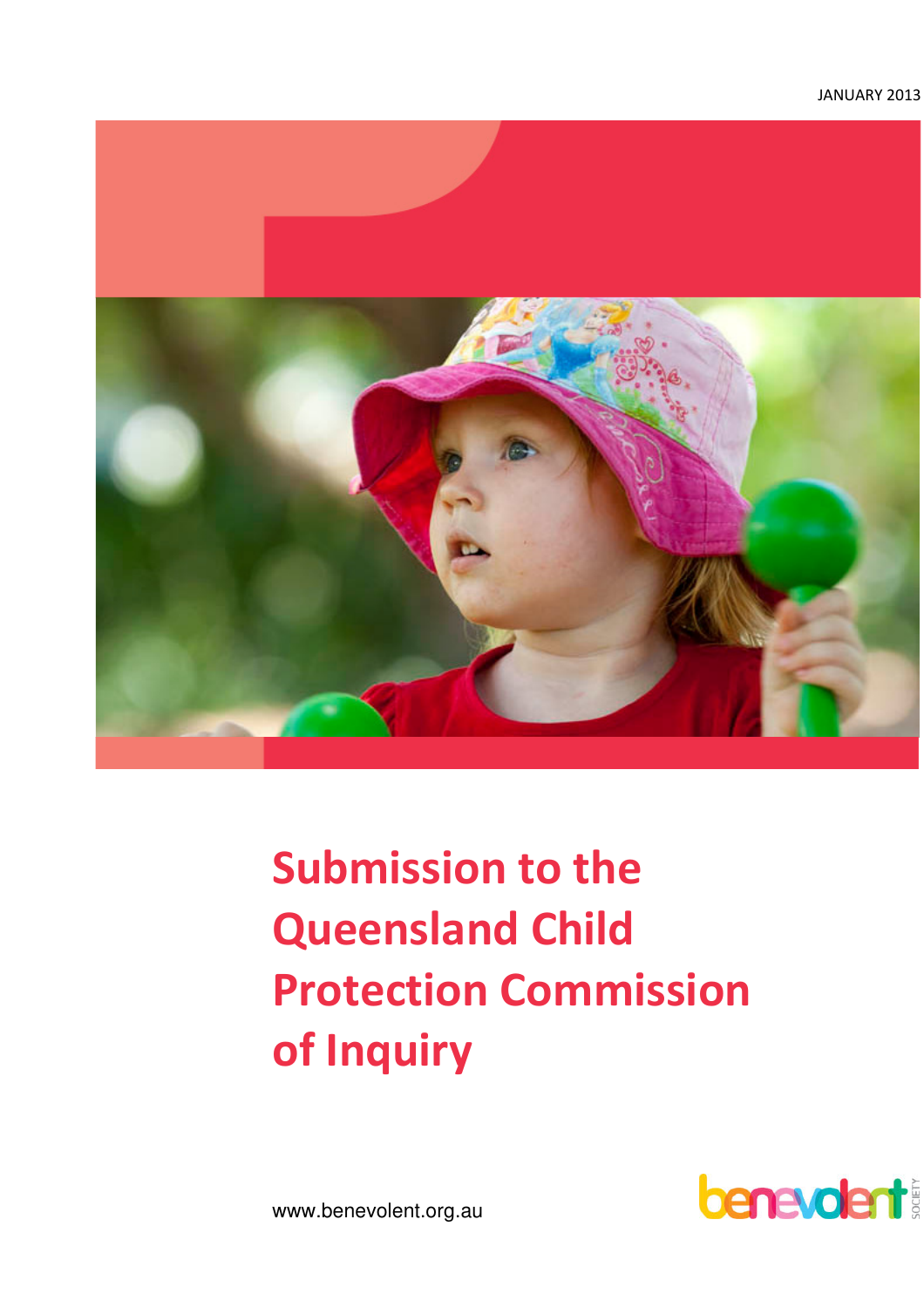Contact: Michael Tizard Queensland State Manager T: 07 3170 4600 E: Michael.Tizard@benevolent.org.au

The Benevolent Society

9 Wilson St

PO Box 5347

West End QLD 4101

T 07 3170 4600

F 07 3255 2953

www.benevolent.org.au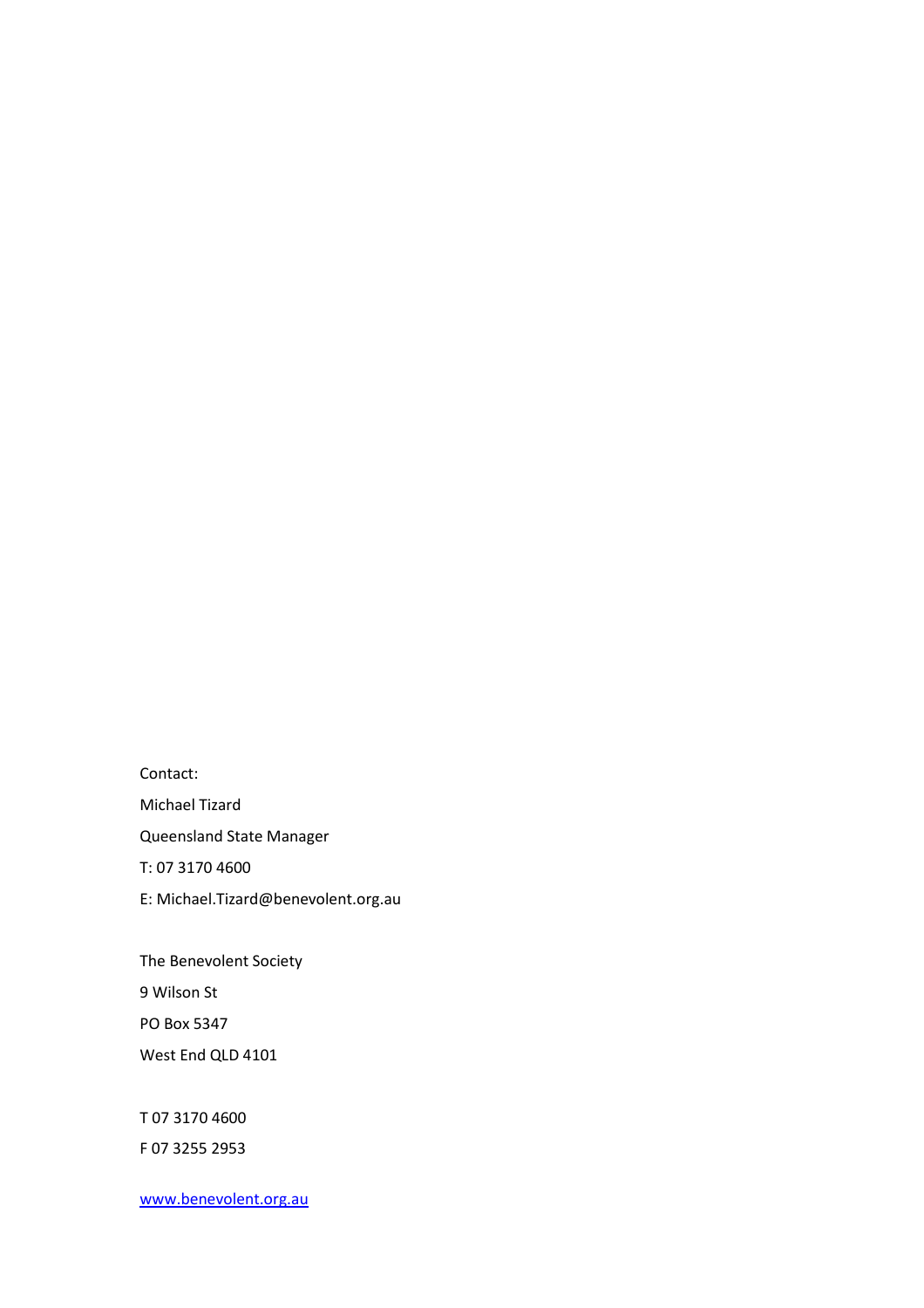# **Table of contents**

| $2^{\circ}$    |                                                                  |  |
|----------------|------------------------------------------------------------------|--|
| 3 <sup>7</sup> |                                                                  |  |
|                |                                                                  |  |
| 5 <sup>7</sup> | Child protection intake, investigation & assessment, casework  7 |  |
|                |                                                                  |  |
|                |                                                                  |  |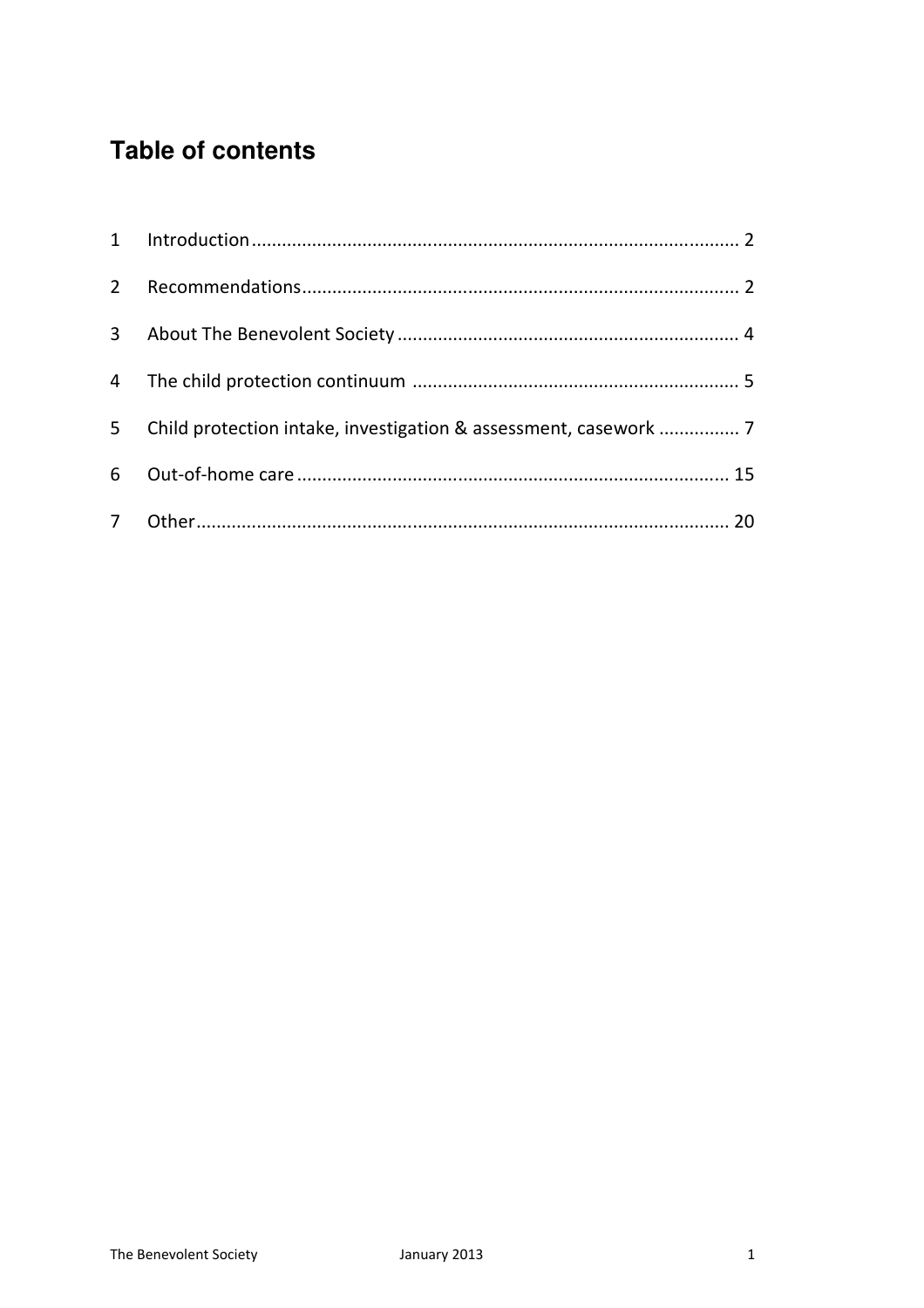# 1 Introduction

Thank you for the opportunity to contribute to the Queensland Child Protection Commission of Inquiry.

This submission focuses on service provision along the child protection continuum and makes recommendations about how the service system could be improved to better promote the safety and wellbeing of children.

Our submission is informed by the latest research as well as our experience of delivering services for vulnerable children and families in high need communities in Queensland and in New South Wales.

# 2 Recommendations

The Benevolent Society recommends that:

- 1. Improvements in whole-of-government approaches to children's wellbeing are made to reduce demand on the child protection system. This should include the exploration of introducing a public health model, underpinned by evidence, with strong central leadership and mandated interagency cooperation. The model should include non-government organisations, acknowledging their ability to provide flexible service delivery, understand the needs of communities and engage vulnerable families.
- 2. There is further investment in integrated universal and targeted services such as Early Years Centres so that they are available in all disadvantaged communities in Queensland.
- 3. Community Liaison Officer positions be reinstated in Helping Out Families (HOF) program sites.
- 4. A model of community-based intake and referral be explored, such as provided by the HOF program.
- 5. The Queensland Child Protection Guide be made available to all relevant government and nongovernment agencies, who work with children and families, such as child care providers and family support services and that training be provided in the use of the Guide.
- 6. The feasibility of developing an integrated technology system be explored where information about child welfare concerns can be recorded and shared.
- 7. A holistic, family-centred assessment model be adopted.
- 8. The model of risk assessment used by Child Safety Services be reviewed and the focus on professional judgment increased.
- 9. Experienced and well supervised staff undertake investigations and assessments, and that ongoing training is provided in relation to risk assessment.
- 10. The family centred assessment model be adequately resourced so that all children being reported to statutory child protection services are assessed in a timely manner and assessments reviewed by casework managers.
- 11. Family group meetings be more closely aligned with the principles underpinning family group conferencing in New Zealand and be used consistently throughout Queensland.
- 12. Training be provided to Child Safety Officers and Recognised Entities about the roles and responsibilities of both parties in supporting Aboriginal and Torres Strait Islander children and families.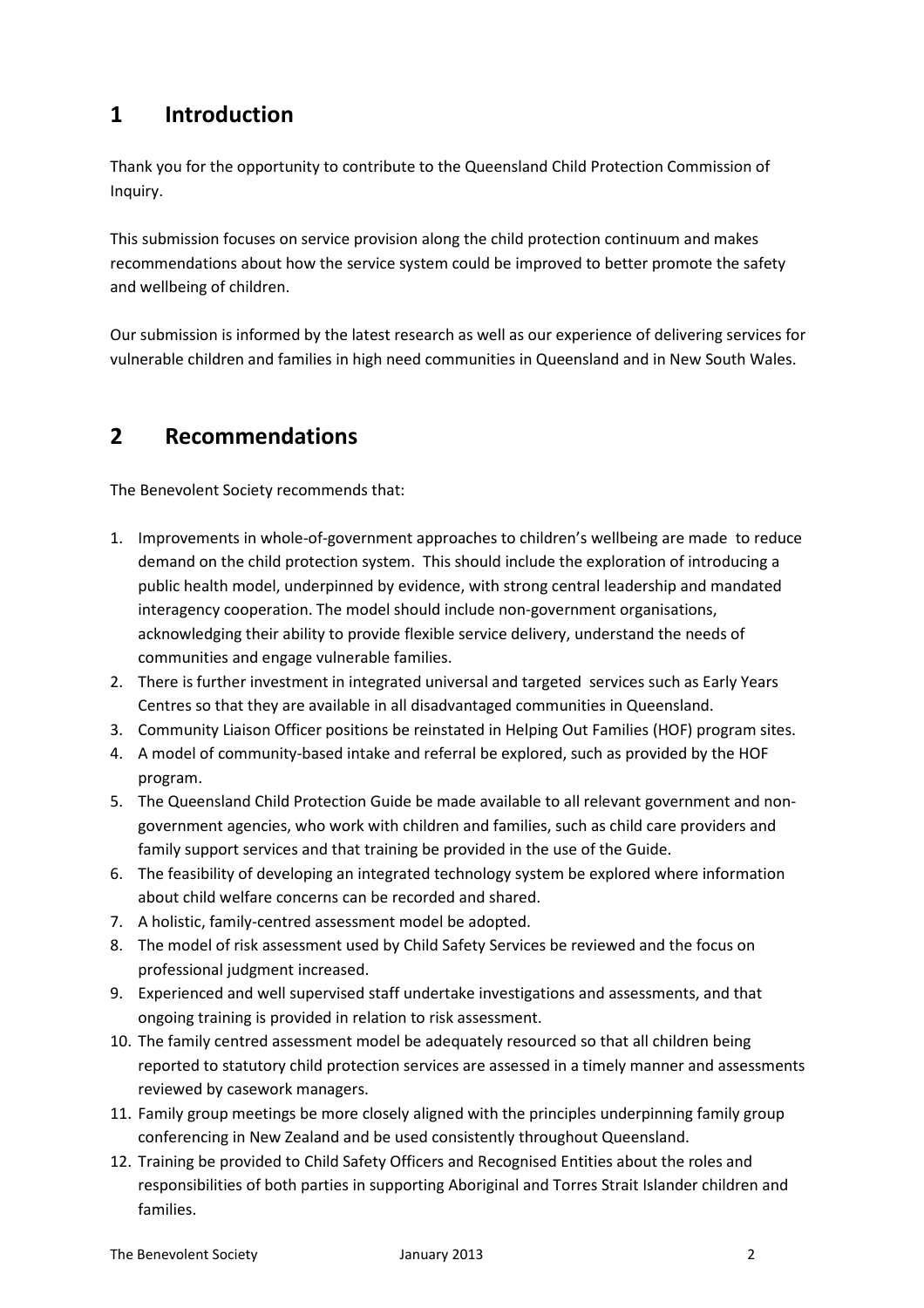- 13. Child Safety Services explores the possibility of restructuring the service system so that families are allocated a single Child Safety Officer at intake who is also responsible for their assessment and, if required, ongoing intervention.
- 14. A single family support model be developed and rolled out across the State. This would create funding efficiencies as well as promote standardised quality practice. The model should also enable greater integration with relevant service providers to address the additional needs of families such as housing.
- 15. The model be flexible and based on need and, of sufficient intensity and duration, minimum 12 months, to allow service providers to engage with families, build trust and undertake the necessary therapeutic work to address their needs and reduce risk. Families must be able to self-refer and re-refer if the need arises.
- 16. Partnership models for family support service delivery between Aboriginal and Torres Strait Islander and mainstream service providers be developed where local Aboriginal and Torres Strait Islander organisations struggle to deliver quality services. These models must be resourced and time limited with a clear goal of transitioning the service fully to Aboriginal and Torres Strait Islander organisation management.
- 17. The Benevolent Society's Aboriginal and Torres Strait Islander partnership model be further developed with a view to replication throughout Queensland.
- 18. Comprehensive assessments be undertaken of all children coming into care and at regular intervals throughout their placement.
- 19. Priority access be given to wraparound services for children and young people living in out-ofhome care to address the needs identified as part of the assessment process.
- 20. Responsibility for case management for children living in out-of-home care, once a final order has been made, be transferred to the agency providing the out-of-home care placement.
- 21. Out-of-home care models such as professional foster care that can offer permanency, reduce the number of people intervening in the child's life and normalise the care arrangement to that of a natural family environment - be explored. The notion of 'corporate parenting' where multiple professionals are responsible for a child's life, can add unnecessary confusion and complexity where information and delays in making key decisions. Simplifying the case management and care arrangements can lead to better outcomes for the child.
- 22. Careful consideration be given to the match between the child and their needs and the proposed carer and care environment, when deciding on the placement of a child.
- 23. Statutory casework decision making be underpinned by early and careful assessment and planning to promote permanency, from the initial point of intervention onwards.
- 24. Policy and practice relevant to the placement of Aboriginal and Torres Strait Islander children and young people be revisited so that representatives of the Department, Aboriginal and Torres Strait Islander Foster and Kinship Care Services and Recognised Entities work together, with children and family members, to identify potential kinship carers (whether full-time or shared care).
- 25. The requirement for prospective kinship carers to undergo 'working with children and personal history checks' be reviewed as it adversely affects recruitment of Aboriginal and Torres Strait Islander extended family members and discourages them from applying to become approved carers.
- 26. Foster care recruitment programs be developed to target specific professional groups that have qualifications and a background in child development, child behaviour and who understand the impact of trauma and how to manage challenging behaviours.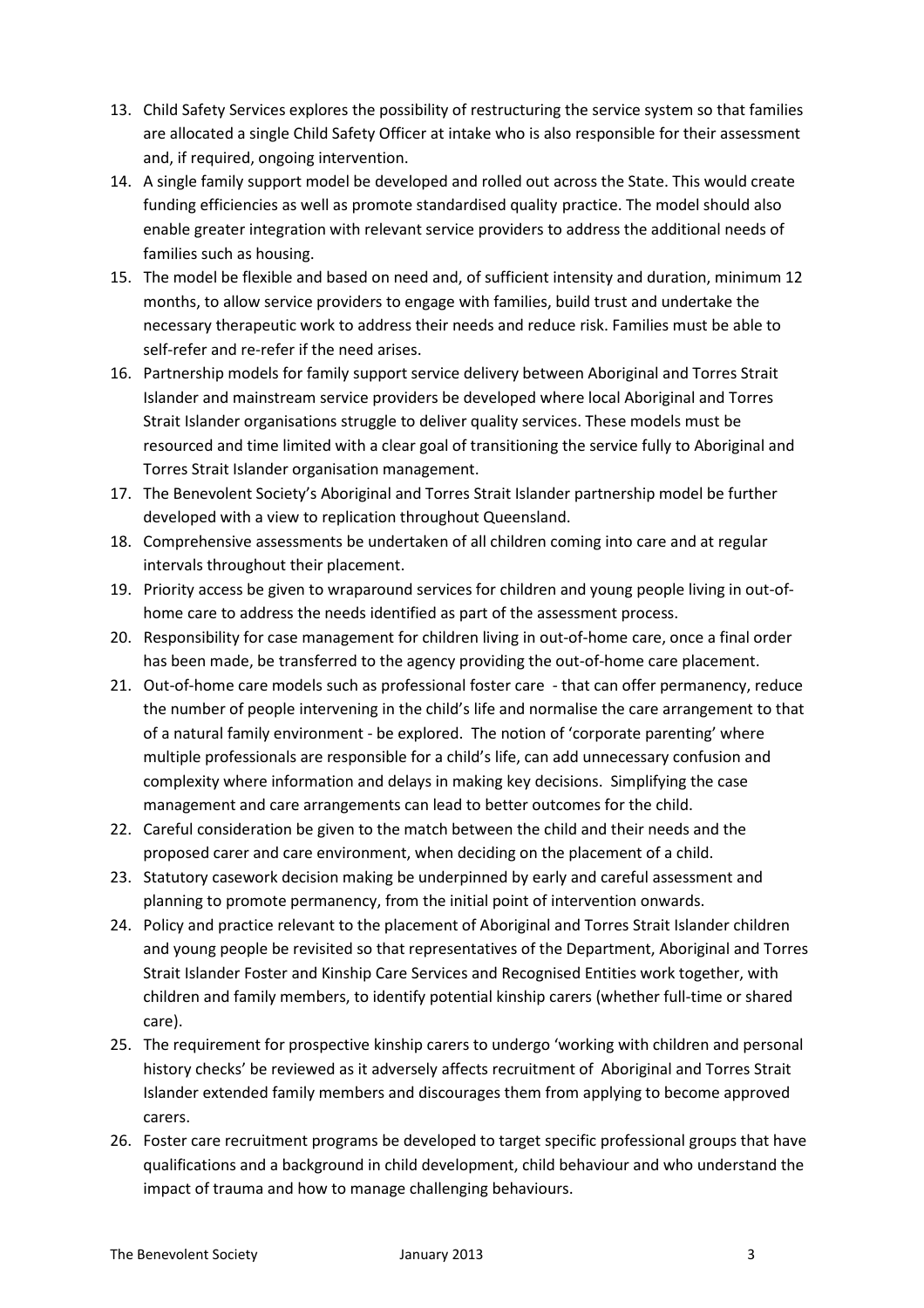- 27. The Department of Communities, Child Safety and Disability Services commission research to further develop kinship care models.
- 28. Kinship care models in Queensland be flexible, collaborative and respectful and better funded, that is, at the same level as foster care models. These models need to focus both on improving outcomes for children and supporting carers.
- 29. The Queensland out-of-home care system offer a full range of placement options to meet the needs of all children - including kinship care, general foster care, therapeutic foster care, residential care, therapeutic residential care and secure care in extreme cases.
- 30. Policy guidelines that specify the purpose of out-of-home care placement types be introduced and that placement types be regulated in a way that ensures integrity to the model and the identified client group.
- 31. A costing exercise be undertaken to ascertain the level of funding required to properly operate residential care service models including therapeutic residential care and secure care. This should take account of legislated standards, workforce skill and capability requirements, location and safe working conditions. This should then be used as a basis for the funding of residential services.
- 32. Minimum entry-level qualifications be developed and introduced (with an appropriate transition strategy) for residential care workers, given the extent of their responsibilities for the direct care of highly vulnerable children whose behaviours and needs can be extremely complex.
- 33. Aboriginal and Torres Strait Islander community-controlled and led residential care services be developed.
- 34. A professional carer model be introduced, with a focus on lowering the use of residential care.
- 35. Every young person in care has a 'transition from care plan' by age 15 and that after care support be available until they reach 25.
- 36. Government funding ensures salaries in the sector reflect the qualifications and skills required to do the job.
- 37. The Department of Communities, Child Safety and Disability Services invests greater resources in recruitment and retention strategies for frontline managers and provides a clinical supervision model for its caseworkers and managers. This may mean looking at recruitment of experienced child protection workers and managers from overseas, working with training institutions to develop further education programs in child protection and financial and other incentives to attract and retain experienced staff in supervisory and management roles. Creative strategies exploring opportunities for worker exchange/secondment program between non-government and government child protection programs could also be explored to share and build skill, experience and collaboration.

# 3 About The Benevolent Society

The Benevolent Society is Australia's first charity, established in 1813. We educate, support and advocate for personal and societal change, to create a fair society where everybody thrives. The Benevolent Society helps the most vulnerable people in society, and supports people from all backgrounds including Aboriginal and Torres Strait Islanders and people from culturally and linguistically diverse communities. We believe that building stronger communities will lead to a fairer Australia.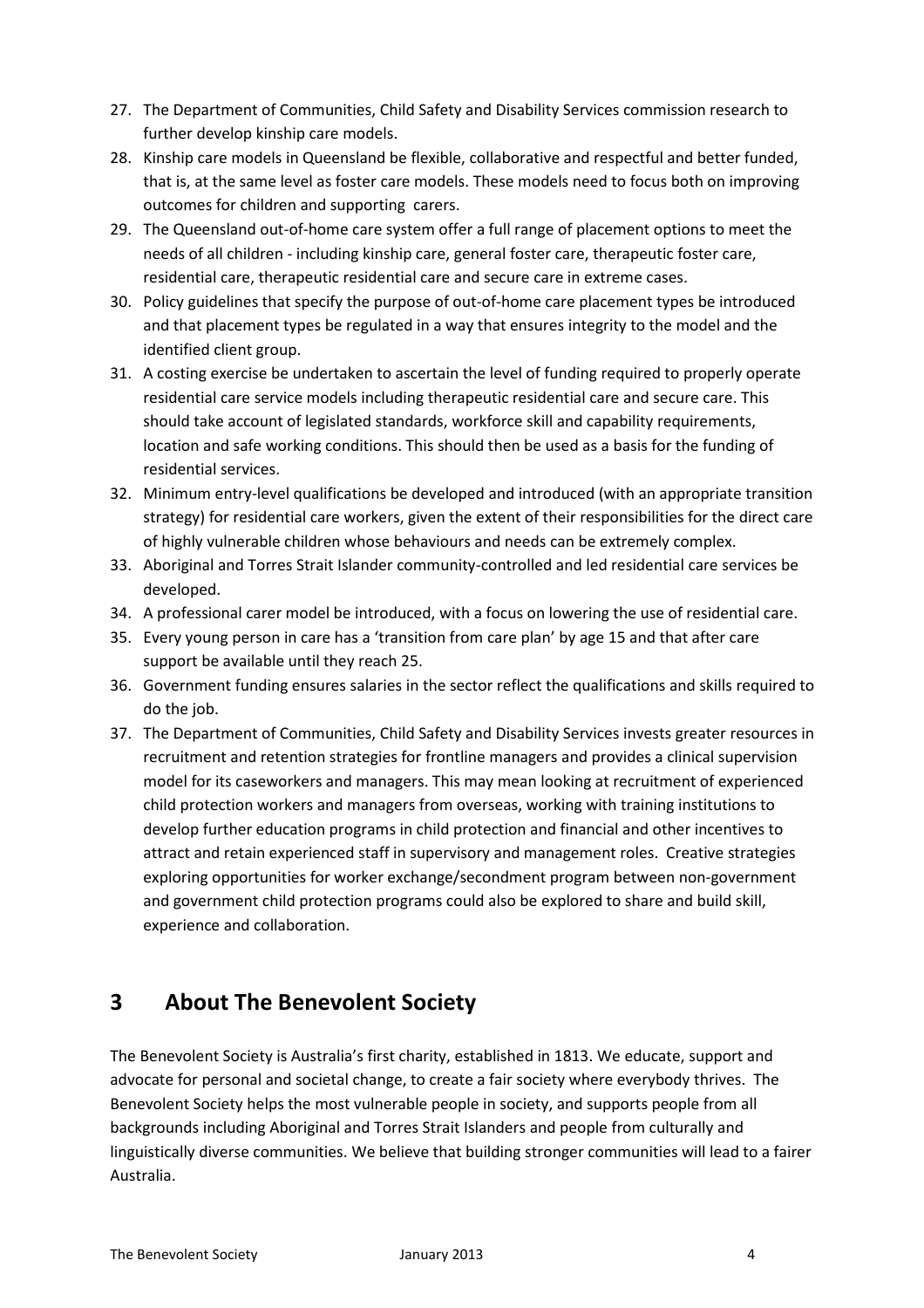Our work with children, families and communities is underpinned by a philosophical approach that:

- uses a strengths or assets approach
- strengthens relationships between individuals, families and communities
- focuses on systemic issues, as well as interpersonal ones
- **EXEC** is holistic, comprehensive and long-term
- is committed to nurturing the development and growth of children and families.

The Benevolent Society began operating in Queensland in March 2008 with the establishment of an integrated child and family centre on the North Gold Coast, funded by the Queensland Department of Education and Training (initially the Department of Communities).

Since that time we have expanded considerably and now deliver 10 services from 12 locations, with funding from the federal and Queensland governments, business, trusts, foundations and philanthropists.

# **Snapshot**

- The Benevolent Society is a secular non-profit organisation with 870 staff and 720 volunteers who, in 2011/12, helped 61,000 children and adults in New South Wales and Queensland.
- We deliver services from 64 locations with support from local, state and federal government, businesses, community partners, trusts and foundations.
- We support people across the lifespan delivering services for children and families, older people, women and people with mental illness, and through to community development and social leadership programs.
- The Benevolent Society is a large provider of child protection and family support programs in New South Wales and Queensland. In NSW, we also provide out-of-home care services.
- Our revenue in 2011/12 was \$84 million, with 81.4% of our income from government sources.
- The Benevolent Society is a company limited by guarantee with an independent Board.

# 4 The child protection continuum

Child protection systems throughout Australia, including Queensland, are heavily geared towards 'reporting' children to child protection services as the primary way of protecting them, when clearly the best way to protect children is to prevent child abuse and neglect from happening in the first place.

Preventing child abuse and neglect requires a comprehensive primary and secondary service system that provides families with the assistance they need before they reach crisis point and come into contact with the statutory child protection system.<sup>1</sup>

Evidence shows that early intervention programs, when well designed and resourced, are effective in improving outcomes for vulnerable children and young people, including reducing the risk of child abuse and neglect. This in turn helps to break cycles of family dysfunction and statutory intervention that can span multiple generations. Research also shows that it is far more cost effective to intervene early than to address them once problems have become entrenched.<sup>"</sup>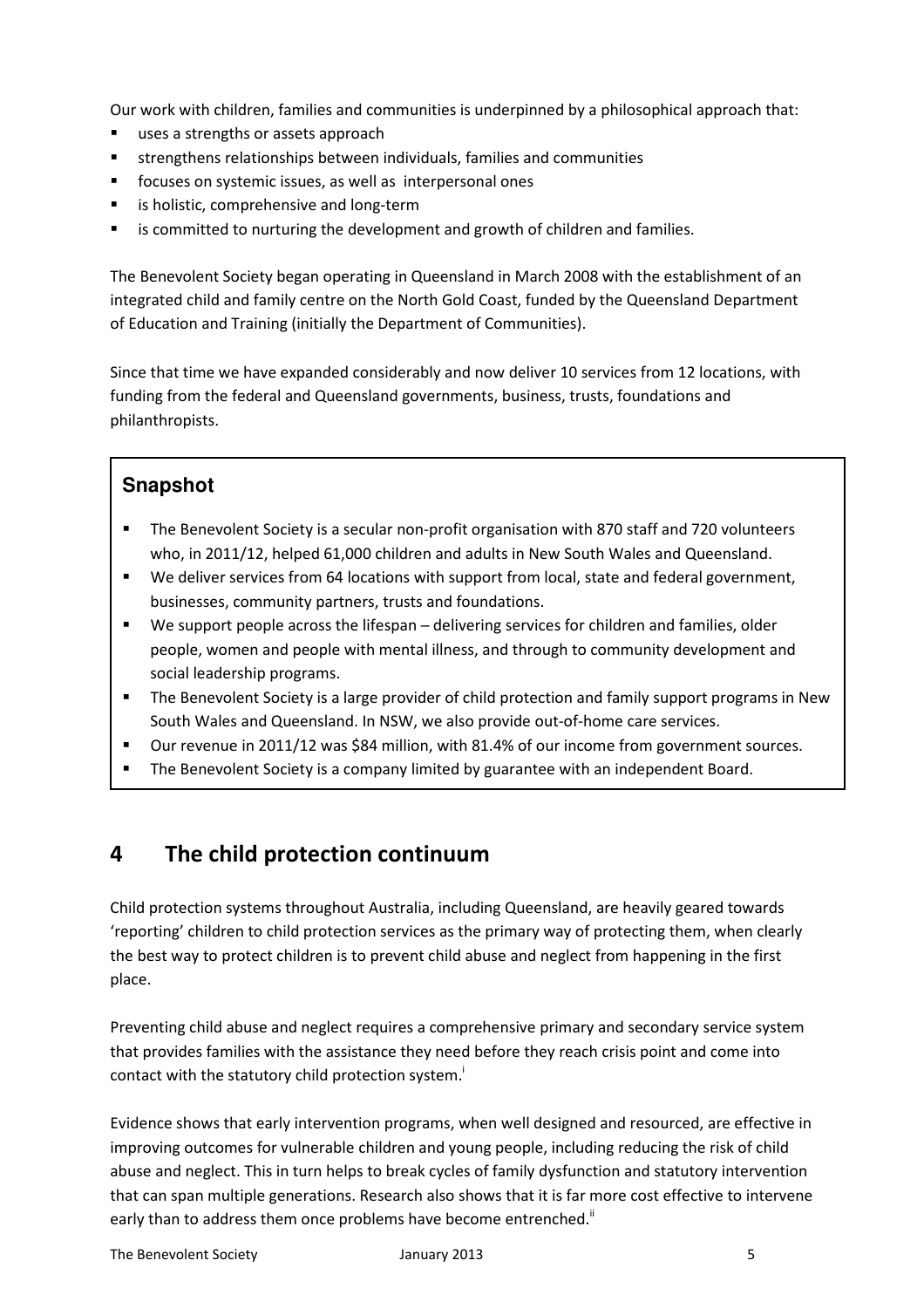Under a public health model, such as described, primary intervention should be the largest component of the service system, with secondary and tertiary services being progressively smaller; currently the reverse is true.

To ensure the wellbeing of children in Queensland, all children and their parents should have access to universal services such as parenting and child development information, child and maternal health services, playgroups and early childhood education and care. These services also play a crucially important role in identifying those children and families in which problems are emerging and in providing non-stigmatising, 'soft' entry points to additional support and specialised services.

There is often a resistance by families to seek support due to concerns about loss of parental autonomy and even losing custody of their children. These fears can be very real for parents with their own history of child protection involvement, who may fear being unjustly labelled as unable or unwilling to protect their children. This is a particular issue for Aboriginal and Torres Strait Islander families and communities who may have been subjected to dispossession as members of the Stolen Generations, or be at risk of systemic racism and biased ethnocentric decision-making.

This reinforces the important role of universal services and of service delivery by non-government organisations. Evidence suggests that families are more likely to approach and engage with services that are voluntary, supportive and not closely aligned with statutory child protection agencies. This is particularly important when working with vulnerable families and 'hard to reach' populations.<sup>iii</sup>

As many vulnerable families have multiple and complex problems, a multidisciplinary multi-service approach is often necessary. Integrated services, when well led and supported, enable such families to receive the help they need, when they need it, without having to go to several services, undergo multiple assessments and retell their story many times.<sup>iv</sup> Ideally they should be able to access the support they need from one location.

To reduce the incidence of child abuse and neglect and the number of children in out-of-home care, it is essential that the child protection system is underpinned by integrated prevention and early interventions. Research shows that it is the combination of interventions that promote early years development, plus provide parental support, that have the most significant impact.

#### Early Years Centres case study

The Queensland Early Years Centres (EYCs) are a very promising model of integrated service delivery, where parents have access to universal services and additional supports if needed. The Benevolent Society runs three of the four Early Years Centres (Browns Plains, North Gold Coast and Cairns) as well as six 'satellite' centres in the surrounding areas. The EYCs are one-stop-shops or service hubs supporting the health, development, wellbeing and safety of families who have young children prebirth to eight years.

The Early Years Centres aim to strengthen the links between schools, playgroups, local government agencies and other organisations to better support families with young children. Each is located in a socio-economically disadvantaged area (according to the SEIFA index) with high numbers of children with demonstrated developmental deficits across a number of domains on the Australia Early Development Index. Services include early childhood education such as family day care, crèche, long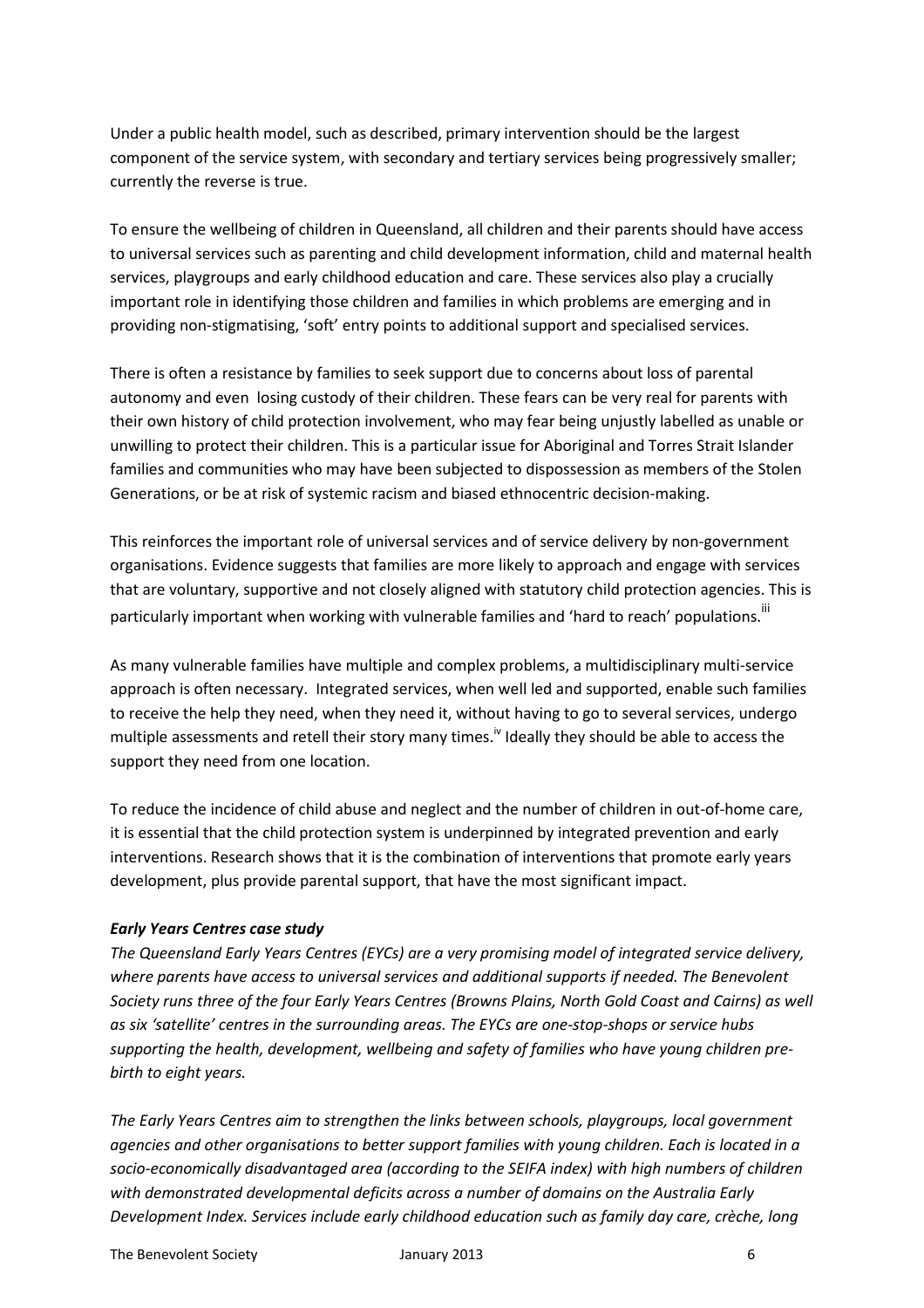day care and kindergarten as well as early childhood health services, playgroups, parenting program, and home visiting family support.

A current internal evaluation of our Browns Plains and North Gold Coast EYCs has found high levels of parenting needs among clients with, for example, approximately a third of parents indicating that there where many times they didn't know what to do as a parent. A third also didn't know what to expect when it came to their child's development.

The data also showed all of the EYC services were used by clients with many families using multiple services in response to emerging issues and needs. Individuals who identified as Aboriginal and/or Torres Strait Islander or Culturally and Linguistically Diverse were over-represented as clients of the EYCs, indicating the centres are successfully reaching these key target groups.

While it is acknowledged that this Inquiry is focused specifically on the statutory child protection system, investment in prevention and early intervention initiatives to better support vulnerable families is essential and should be considered a key component of the child protection continuum.

#### Recommendations

- 1. Improvements in whole-of-government approaches to children's wellbeing are made in order to reduce demand on the child protection system. This should include the exploration of introducing a public health model, underpinned by evidence, with strong central leadership and mandated interagency cooperation. The model should include non-government organisations, acknowledging their ability to provide flexible service delivery, understand the needs of communities and engage vulnerable families.
- 2. There is further investment in integrated universal and targeted services such as Early Years Centres so that they are available in all disadvantaged communities in Queensland.

# 5 Child protection intake, investigation & assessment, casework

# **5.1 Intake**

# 5.1.1 Regional Intake Services

Currently, reports of suspected child abuse or neglect are made to one of seven Regional Intake Services. While we understand that centralised intake was adopted to promote consistent and efficient intake, our experience is that it has had a negative impact on previously strong connections at a local level between community organisations and Child Safety Services. This, in turn, has had a negative effect on decision-making.

The quality of the decisions made during the intake phase depends greatly on the quality of information gathered about the child or unborn child, their family and the child protection concerns.<sup>v</sup> Understanding the local community and strong links with local service providers helps the Regional Intake Child Safety Officers to build this picture and to find appropriate solutions for families whose children are at risk. This is particularly important if officers are to have a good understanding of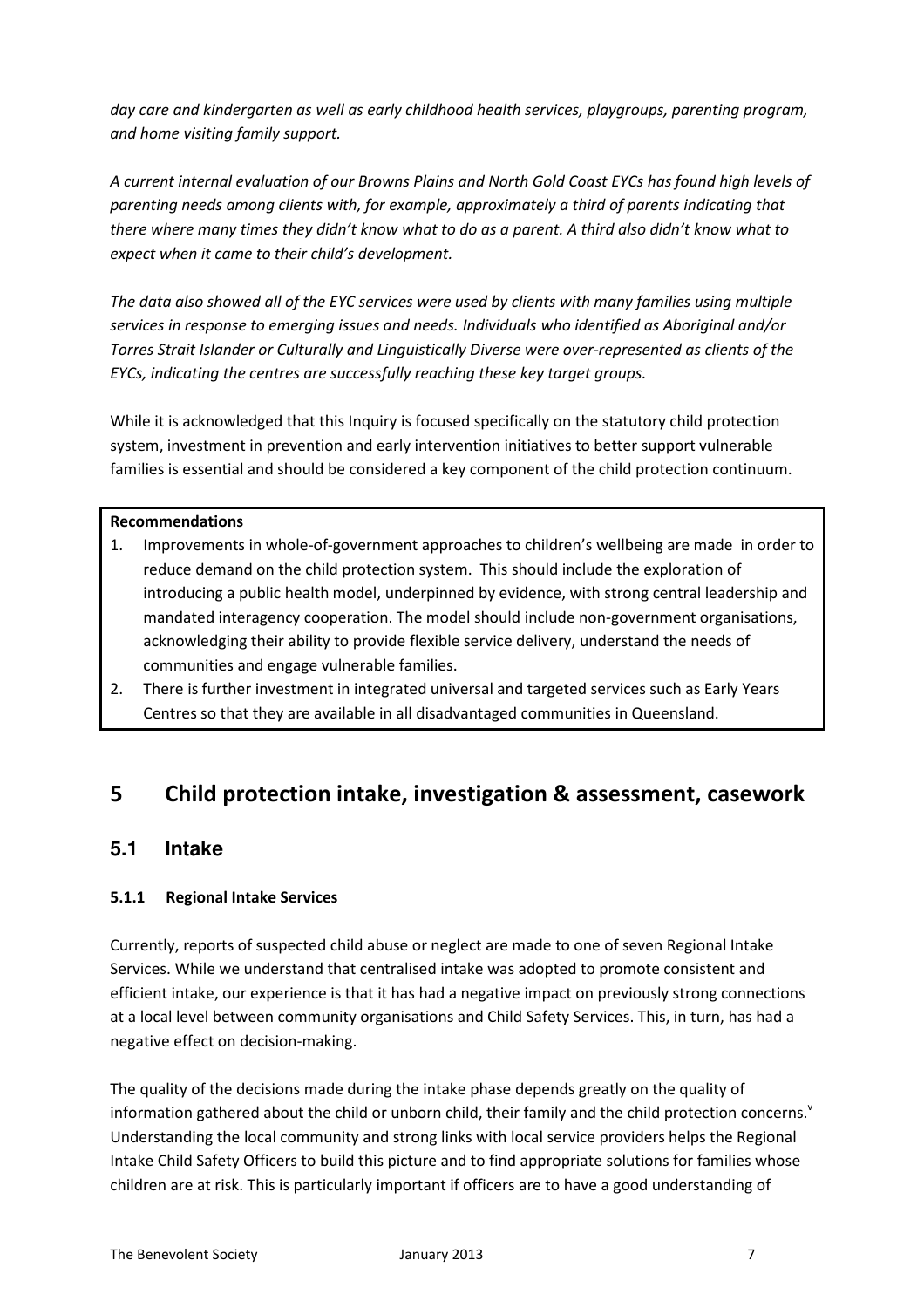issues facing Aboriginal and Torres Strait Islander families and families living in rural and remote areas.

In the absence of a fully networked information system, centralised intake effectively reduces the ability of local agencies to share information, gather intelligence and work together to develop locally appropriate community-wide solutions for vulnerable families.

The effectiveness of the current regional structure is further compromised by the fact that calls are not necessarily taken by the closest Regional Intake Service. In practice, someone calling about a child safety concern in Far North Queensland may be connected to a Child Safety Officer in South East Queensland, who has little or no understanding of the child's community and the availability of local supports.

To address similar issues, the recent Protecting Victoria's Vulnerable Children Inquiry (2012) recommended the adoption of an 'area-based approach to co-located intake' whereby statutory child protection practitioners sit physically alongside their community service organisation counterparts. This recommendation is intended to 'drive more effective decision making processes, reduce risk and to improve coordination of services to vulnerable children and their families'.<sup>vi</sup>

In Queensland, a similar model was in place whereby Community Liaison Officers were co-located with the pilot HOF services. However, the positions were temporary and terminated last year as part of the drive to reduce the Queensland public service. Unfortunately, this occurred before the expected benefits, in terms of reducing the burden of over-reporting, could be realised.

#### Recommendations

- 3. Community Liaison Officer positions be reinstated in HOF sites.
- 4. A model of community-based intake and referral be explored, such as provided by the HOF model.

## 5.1.2 Self-referral

The current child protection system in Queensland is structured in such a way that support is only offered to families once a report has been made to Child Safety Services. Given the already overburdened child protection system, it is essential that families are able to easily access a range of support services when problems first emerge rather than when they have escalated to the point where there is a child safety concern. As discussed, providing supports early is far more effective, prevents problems escalating and therefore reduces the long term cost of expensive child protection intervention.

As discussed already, a model of community based intake and referral is needed. It is important that this model also enables people to self-refer so that families can get information and appropriate support to address their needs. The ability to self-refer is important as 'client readiness' is a key factor in successful family intervention outcomes. Providing clear referral pathways and timely access to support services, is likely to have greater and more sustainable impact as well as increasing help seeking behaviour, which is a critical protective factor against poor outcomes.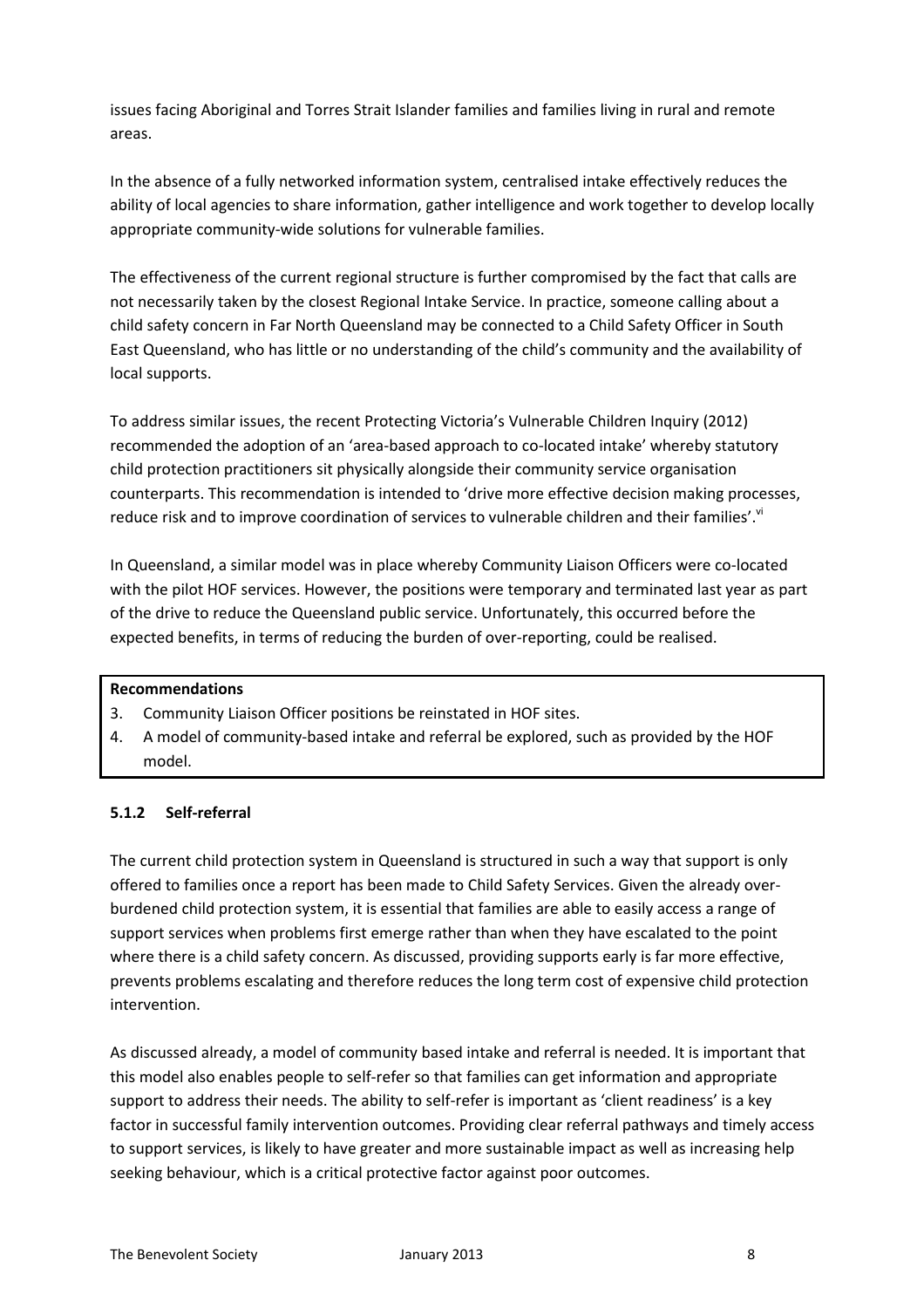# 5.1.3 Child Protection Guide

The Queensland Child Protection Guide (CPG) has been developed as an online decision support tool for health and education professionals with concerns about children and their families. The aim is to assist mandatory reporters to report their concerns to the appropriate agency or refer families to relevant service providers.

To ensure a consistent understanding of, and approach to, child protection across the sector, this Guide and other relevant resources should be distributed to all agencies working with children and families. The Guide should also be supported by sector training as well as the creation of Community Liaison Officer positions who could play an advisory role to the sector.

# 5.1.4 Integrated information technology system

An integrated information technology system, involving Child Safety Services and other relevant government and non-government agencies, would also ensure that a more holistic and historic picture of each child's circumstances is captured. This would assist with assessment and decisionmaking.

# Recommendation

- 5. The Queensland Child Protection Guide be made available to all relevant government and nongovernment agencies, who work with children and families, such as child care providers and family support services, plus training be provided in the use of the Guide.
- 6. The feasibility of developing an integrated technology system be explored where information about child welfare concerns can be recorded and shared.

# **5.2 Investigation and assessment**

# 5.2.1 Assessment

The Child Protection Manual outlines standard processes and practices which are intended to drive consistency in investigation and assessment. However, in our experience there is considerable local variation and a lack of adherence to procedures.

The Benevolent Society believes that the child welfare system needs to move away from the current forensic, investigative approach to a more holistic, family-centred orientation. The current incidentbased assessment system does not take into account the complex needs of some families, including details such as their life histories, their immediate environment and local community. While it is important to assess immediate risk, it is critical that caseworkers balance this against families' strengths and resources that could be drawn on to promote positive change (empowerment approaches).

The introduction of a common assessment tool, such as the Common Assessment Framework used in the United Kingdom, is vital. The UK Common Assessment Framework comprises a four-step process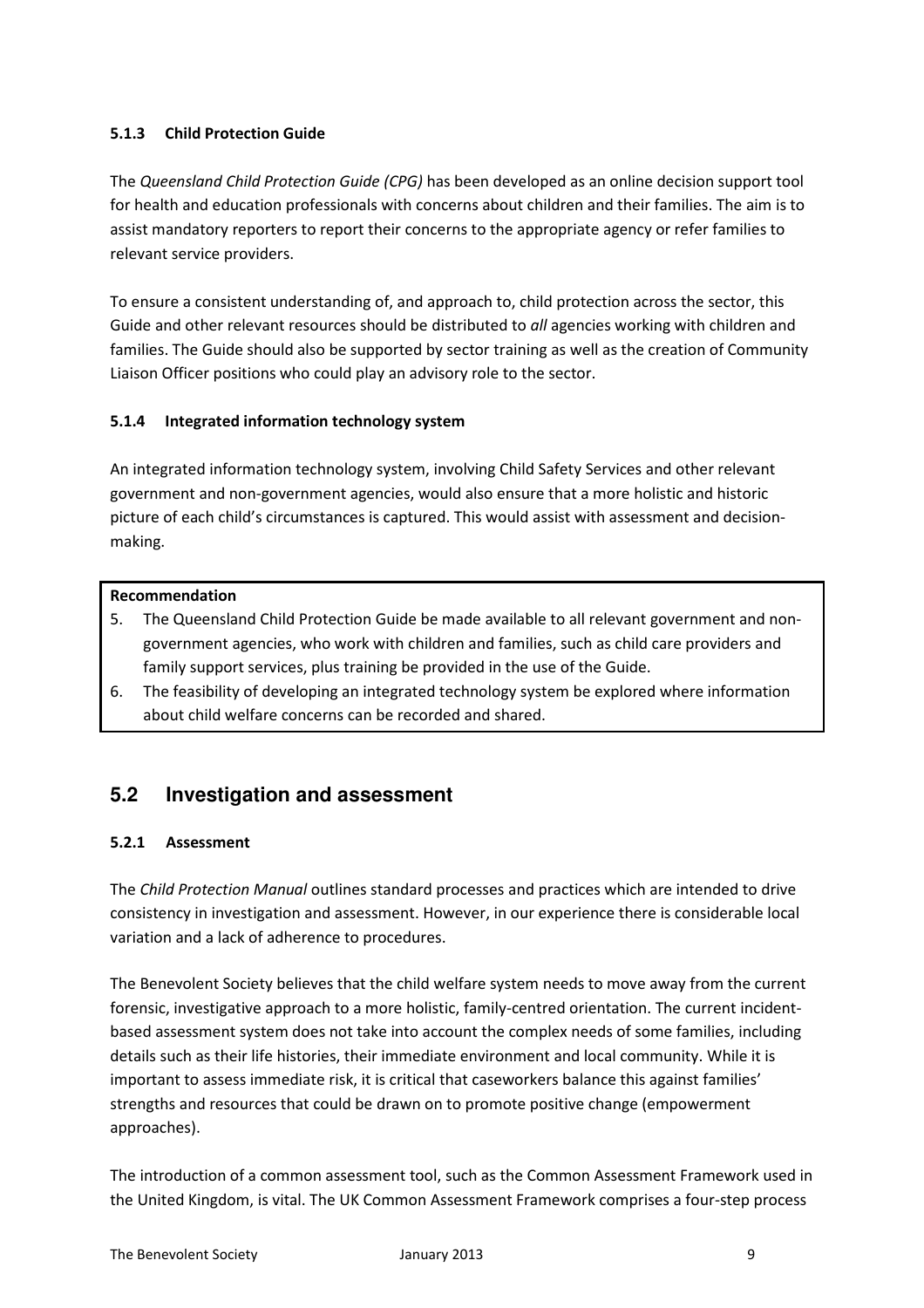whereby practitioners identify a child's or young person's needs early, assess those needs holistically, deliver coordinated services and review progress.

#### Recommendation

7. A holistic, family-centred assessment model be adopted.

#### 5.2.2 Professional judgement

The Structured Decision Making Tool currently used to guide assessments has its limitations. It is dependent on the quality of information entered and, as many decisions are subjective, relies heavily on users making good professional judgment.

The importance good professional judgment cannot be underestimated. When undertaking assessments, it is essential that decisions are made in a balanced manner supported by professional judgement and practice wisdom. A 'risk classification' cannot substitute for the use of sound professional judgement by practitioners but rather should be an aid for improving clinical decisions. Professional judgement is needed to identify and clarify specific problem behaviours and the context in which they occur.<sup>vii</sup>

Similarly, assessments must not just focus on risk factors without also considering protective factors. For example, we are aware of a case where there were concerns for the welfare of children living in poverty and of the family not being able to afford electricity to run the refrigerator. The lack of electricity was not in fact an issue for this family as they bought food daily and used an esky for storage. The children in this family had been assessed by Child Safety Officers (CSOs) as being at risk due to the lack of electricity, despite the provisions made by the parents.

We also know of an underweight infant who was hospitalised for 'failure to thrive'. Child Safety Services became involved because of concerns that this was due to parental neglect, before first exploring other possible explanations. The baby was later diagnosed with a rare condition which was the cause of the lack of weight gain.

Case examples highlight the need for appropriate training in risk assessment, information gathering and the importance of taking a holistic approach. False positives and the unnecessary removal of children from their families can be devastating for all concerned, and the impact can potentially be felt across generations.

#### Recommendations

- 8. The model of risk assessment used by Child Safety Services be reviewed and the focus on professional judgment increased.
- 9. Experienced and well supervised staff undertake investigations and assessments and that ongoing training is provided in relation to risk assessment.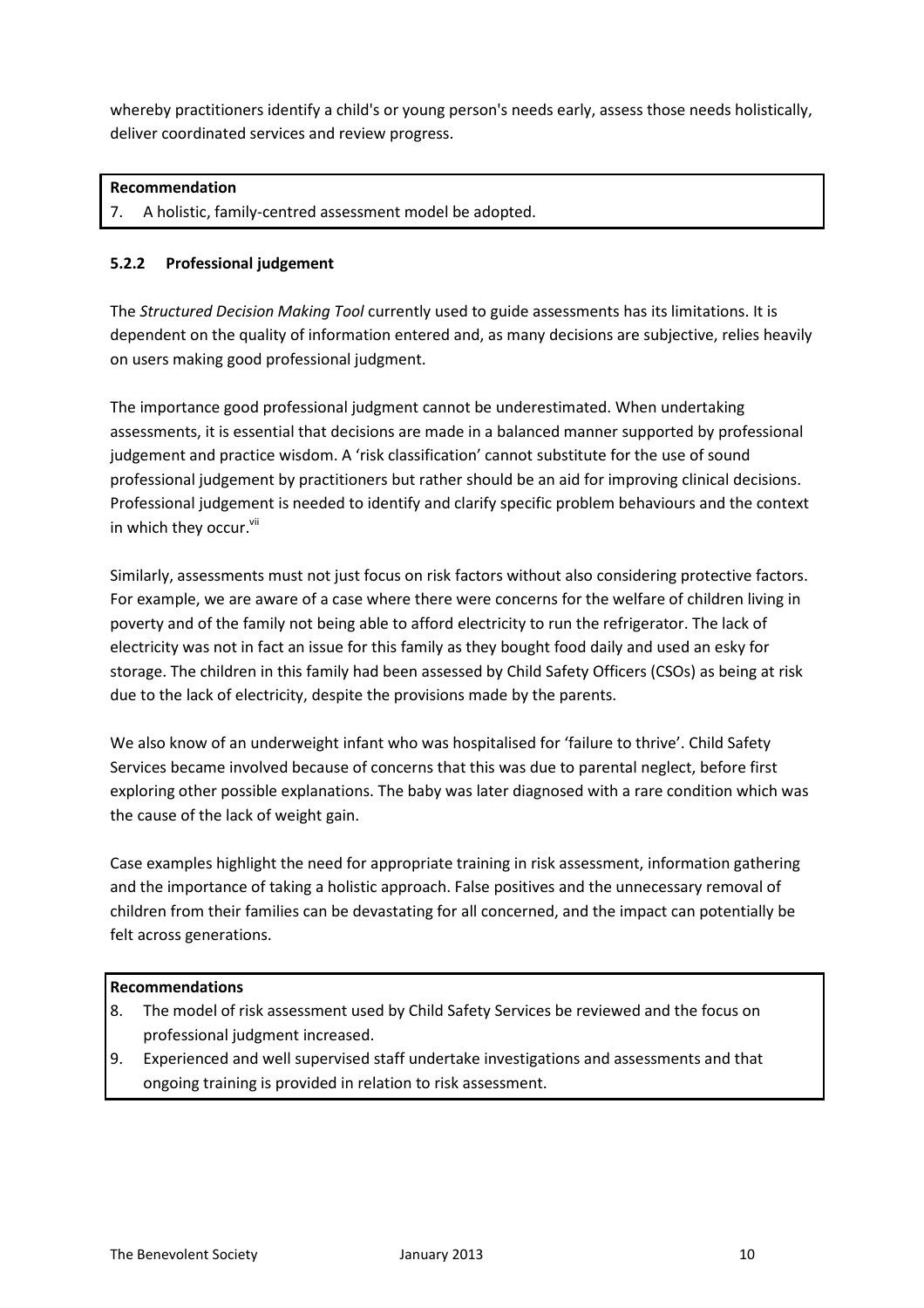# 5.2.3 Assessment timeframe

Assessment timeframes differ considerably across the service system. Our experience is that assessments are often very brief and don't fully reflect the child's needs, or the process can take too long and not commence until several months after the report is received.

In addition, assessments are often not overseen and signed off by a senior staff member, due to time constraints and workload issues.

#### Recommendation

10. The family centred assessment model be adequately resourced so that all children being reported to statutory child protection services are assessed in a timely manner and assessments reviewed by casework managers.

# **5.3 Casework**

#### 5.3.1 Family group meetings

"A family group meeting is to be an inclusive and participative process for the child, family, Child Safety and service providers, to develop a case plan that is child-centred, family-focussed, strengthsbased and based on shared responsibility. It brings together family, extended family, services and support people in a forum that allows families to participate in planning for the protection of their children."viii

The Benevolent Society is very supportive of the concept of family group meetings or family group conference models, as originally developed in New Zealand. However, the model used in Queensland is often not delivered consistently and with fidelity.

Contrary to the Child Safety Services website statement above, key stakeholders and significant family members are often not involved in the meetings and the case planning process. It is important that this occur so that all relevant agencies are involved in developing the case plan, in collaboration with the family and Child Safety Services, and so that there is one agreed plan rather than multiple plans per family. Involving the extended family, particularly when working with Aboriginal and Torres Strait Islander families, is particularly important so that protective factors, as well as risks, can be identified.

Members of the extended family will often know more about the risk factors and protective factors in a family than any professional, and will know best who may be available (and suitable) to care for the child, if the natural parents are unable to. Resources should be allocated to supporting family members to attend family group meetings and to fully understand the risk factors and child's needs. Family members should then be supported to help make the decisions about managing risk and, where necessary, child placement.

While the model of family group meetings is based on the New Zealand model of family group conferences, the Australian Institute of Family Studies has found in most Australian jurisdictions conference outcomes are accorded a much lower status than in New Zealand.<sup>ix</sup>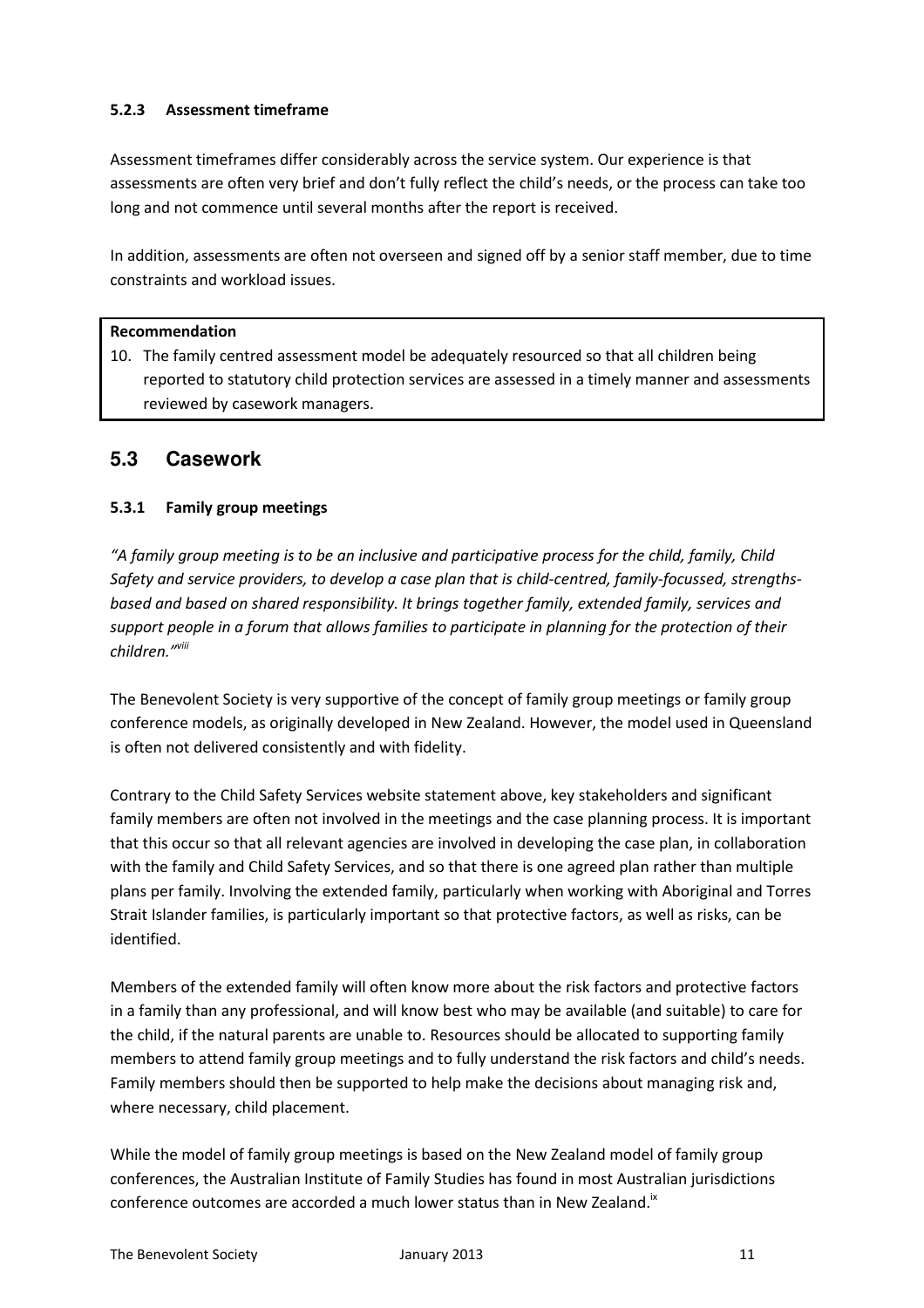"The degree to which governments provide families and their immediate communities the opportunity to solve problems through dialogue and cooperation prior to taking more coercive action is significant. Conferences can only play a very partial role in doing so if departments are not committed to implementing decisions that are made within them. Thus, it would seem that Australian jurisdictions have implemented conferencing in ways that fall short of the systematic empowerment of families that is envisaged in the New Zealand model."<sup>ix</sup>

#### Recommendations

11. Family group meetings be more closely aligned with the principles underpinning family group conferencing in New Zealand and be used consistently throughout Queensland.

#### 5.3.2 Recognised Entities

Recognised Entities have a crucial role to play in providing culturally appropriate advice and support to Aboriginal and Torres Strait Islander families regarding child protection matters.

It is essential that systems are in place to ensure that Recognised Entities can actively participate in each step of the child protection process. In our experience, however, this is not occurring consistently nor as effectively as it should. For instance, in the case of family group meetings, Recognised Entities are sometimes not given the relevant information until the day or even hour before the meeting. This makes it very difficult for them actively participate in discussions and adequately represent the needs of children and families.

We are also aware of instances where Recognised Entities have been unwilling to participate in discussions due to their close links with the families and fear of repercussions.

The inadequacy of the existing system is concerning given the over-representation of Aboriginal and Torres Strait Islanders in the child protection system.

#### Recommendation

12. Training be provided to Child Safety Officers and Recognised Entities about the roles and responsibilities of both parties in supporting Aboriginal and Torres Strait Islander children and families.

# 5.3.3 Continuity of Child Safety Officers

Child Safety Services is structured in such a way that the service system is quite siloed and different Child Safety Officers are responsible for each aspect of intervention including intake, assessment and ongoing intervention. Restructuring the service system so that one worker (or as few as possible) follows each family through each stage would not only give the CSOs a more comprehensive understanding of the whole system, it would help them build a constructive relationship with each family and improve their understanding of the family's history, risk and needs.

This model of practice is currently in place in New Zealand.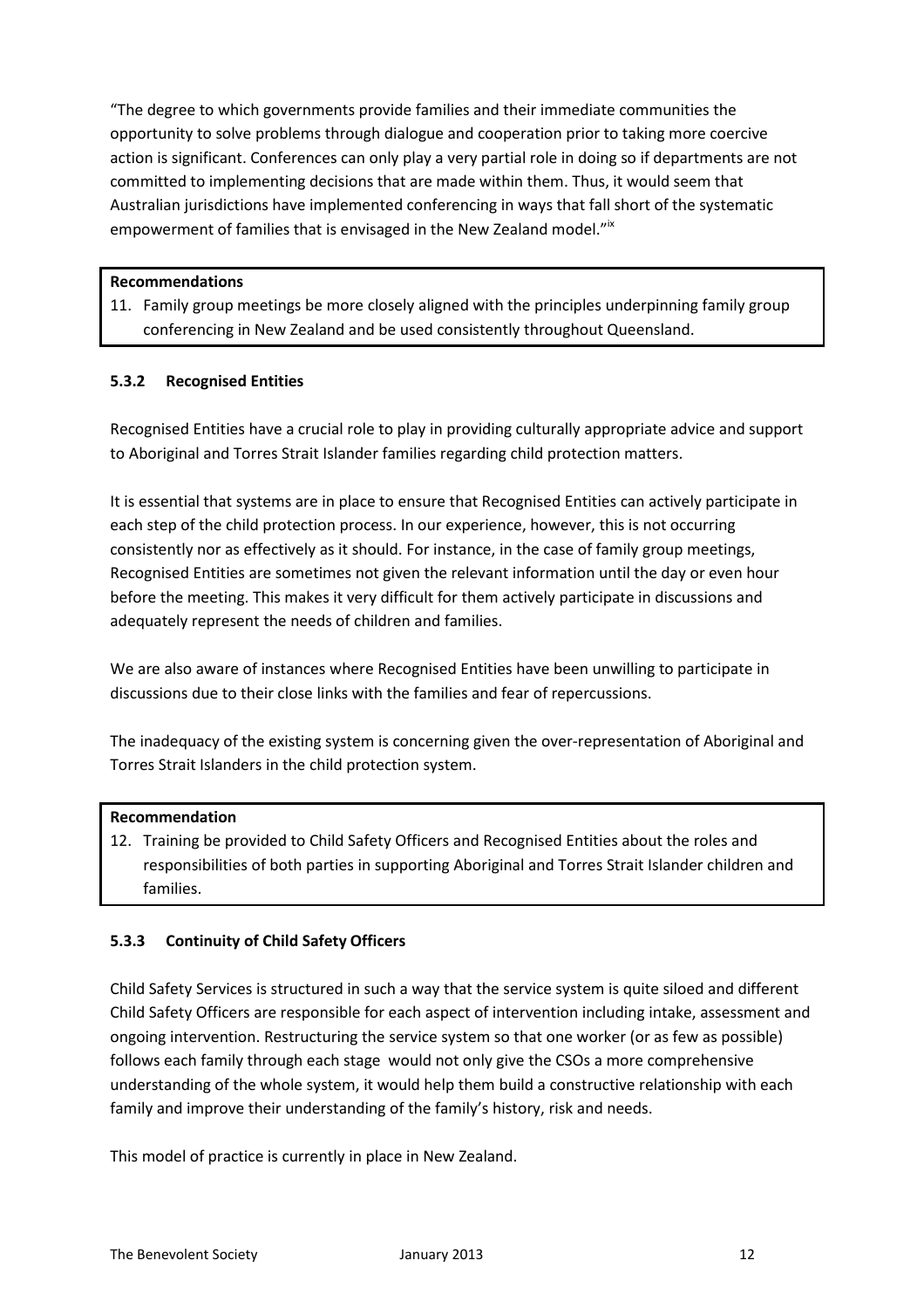#### Recommendation

13. Child Safety Services explores the possibility of restructuring the service system so that families are allocated a single child safety officer at intake who is also responsible for their assessment and, if required, ongoing intervention.

# 5.3.4 Family support program

There are five intensive family support programs currently funded by the Queensland Government:

- Helping out Families (HoF)
- **Referral for Active Intervention (RAI)**
- Aboriginal and Torres Strait Islander Family Support Service (ATSIFSS)
- **F** Fostering Families
- Family Intervention Services (FIS). $^{x}$

Each of the five programs differ in their service model and delivery, including such things as their target audiences and program duration.

Each program is delivered by a range of non-government agencies in selected locations and sometimes there are multiple programs delivered by different organisations in the one location. A single model of family support is needed that can deliver differing levels of intensity based on a family's needs. Currently, there is considerable duplication of effort, some large service gaps and the quality of the service that families receive differs markedly. There also is no consistency in the resourcing and availability of these services across the State.

#### Helping Out Families case study

The Benevolent Society has been operating Helping out Families (HOF) since January 2011 in Beenleigh/Eagleby/Nerang (one of three trial sites). The HOF model includes a Family Support Alliance through which we provide a community based intake service. It also leads the collaboration of funded and non-funded local agencies in order to better coordinate and integrate service responses, provide timely and effective family intervention and in so doing reduce the risk of abuse. .

HOF is supported by a shared practice framework which promotes and guides common practice in assessment, support, planning and monitoring. The framework supports integration through tools that guide a common language and practice.

While HOF is still a pilot initiative, the model is demonstrating positive results which could potentially be adopted throughout the State.

As discussed already, it is important to embed services such as HOF in a network of universal and secondary services, connect them to one another in order to provide a range of 'soft entry' points to services and address potential barriers to engagement, such as parents feeling stigmatised. Nongovernment organisations are best placed to deliver these services given their separation from the statutory child protection system.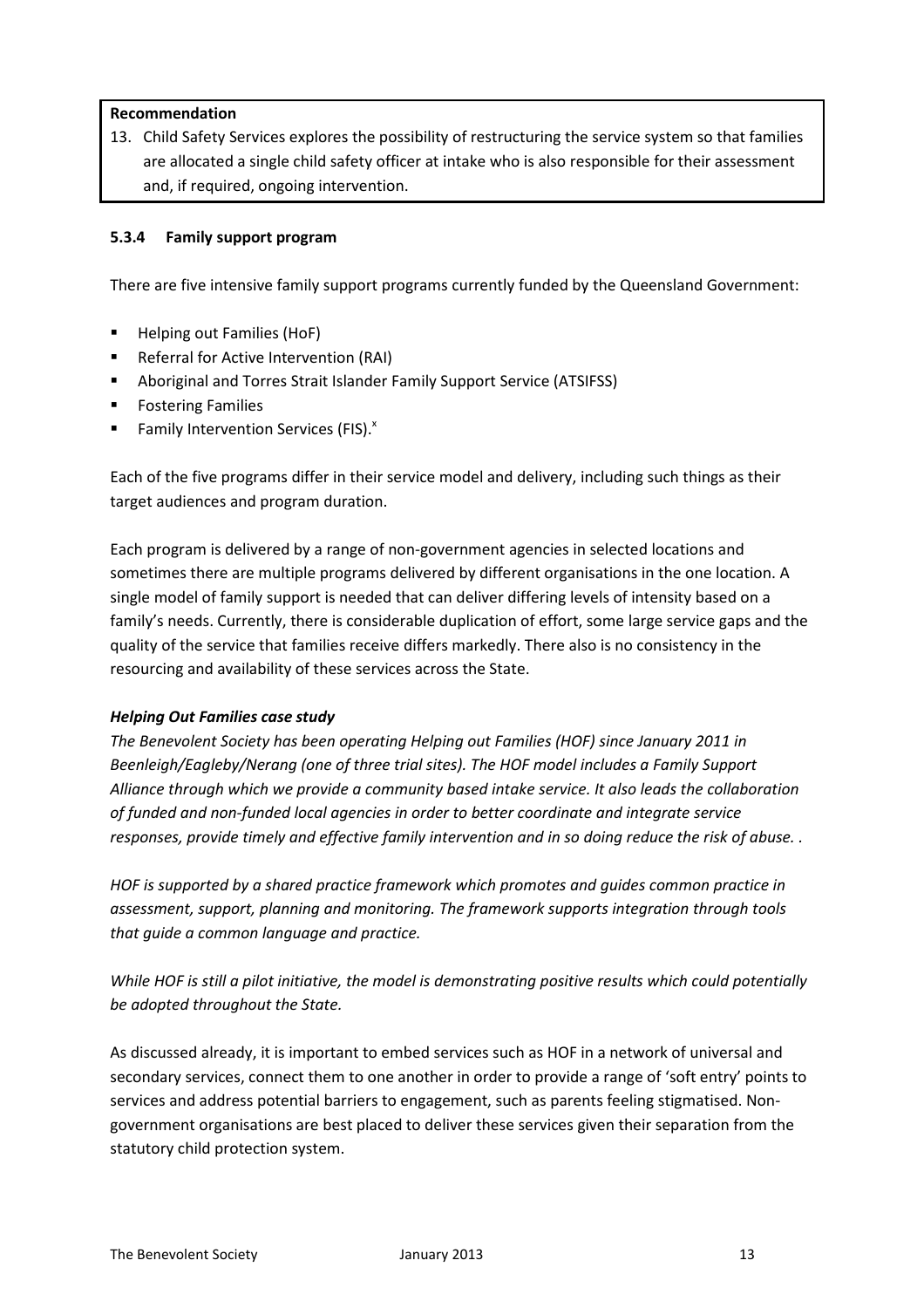#### Recommendations

- 14. A single family support model be developed and rolled out across the State. This would create funding efficiencies as well as promote standardised quality practice. The model should also enable greater integration with relevant service providers to address the additional needs of families such as housing.
- 15. The model be flexible and based on need and, of sufficient intensity and duration, minimum 12 months, to allow service providers to engage with families, build trust and undertake the necessary therapeutic work to address their needs and reduce risk. Families must be able to self-refer and re-refer if the need arises.
- 16. Partnership models for family support service delivery between Aboriginal and Torres Strait Islander and mainstream service providers be developed in areas where local Aboriginal and Torres Strait Islander organisations struggle to deliver quality services. These models must be resourced and time limited with a clear goal of fully transitioning services to Aboriginal and Torres Strait Islander organisation management.

# 5.3.5 Engaging Aboriginal and Torres Strait Islander families

Many agencies struggle to attract and/or retain Aboriginal and Torres Strait Islander staff. We also know that Aboriginal and Torres Strait Islander agencies often struggle to access funding to provide their own services.

To address this issue, The Benevolent Society has developed an innovative approach to partnering with Aboriginal and Torres Strait Islander agencies in order to improve our engagement with vulnerable families. This partnership approach has been successful to the point that people who identify as Aboriginal and Torres Strait Islanders are over-represented as clients of our Early Years Centres and HOF program compared to their representation in the broader local population.

# Engaging Aboriginal and Torres Strait Islander families case study

Our North Gold Coast Early Years Centre (EYC) has formed a successful partnership with the Kalwun Development Corporation. The EYC provides Kalwun with funding to recruit, employ and supervise family support workers who are situated at the Centre. This arrangement ensures that Kalwun retains control of the funding for, and support of, the Aboriginal and Torres Strait Islander position. The EYC is in turn assured that the staff member has strong ties to local Aboriginal and Torres Strait Islander groups and can provide culturally safe practice. Access to culturally appropriate support and supervision increases the likelihood of staff retention in a non-Aboriginal and Torres Strait Islander environment.

Our Browns Plains EYC funds the employment of two Aboriginal and Torres Strait Islander positions through Ganyiuu Aboriginal and Torres Strait Islander Corporation for Family Support Services. At our Cairns EYC we partner with Wuchopperen Health Services to employ a family support worker, early childhood educator and a speech language therapist at the EYC. . Also a number of Aboriginal and Torres Strait Islander agencies fund The Benevolent Society to employ staff members at their child and family centres located in Logan and West Cairns.

As a result of these partnerships, our services have successfully engaged with a large number of Aboriginal and Torres Strait Island families. EYC staff report having become more culturally aware and responsive to Aboriginal and Torres Strait Islander clients, and all three EYCs have been successful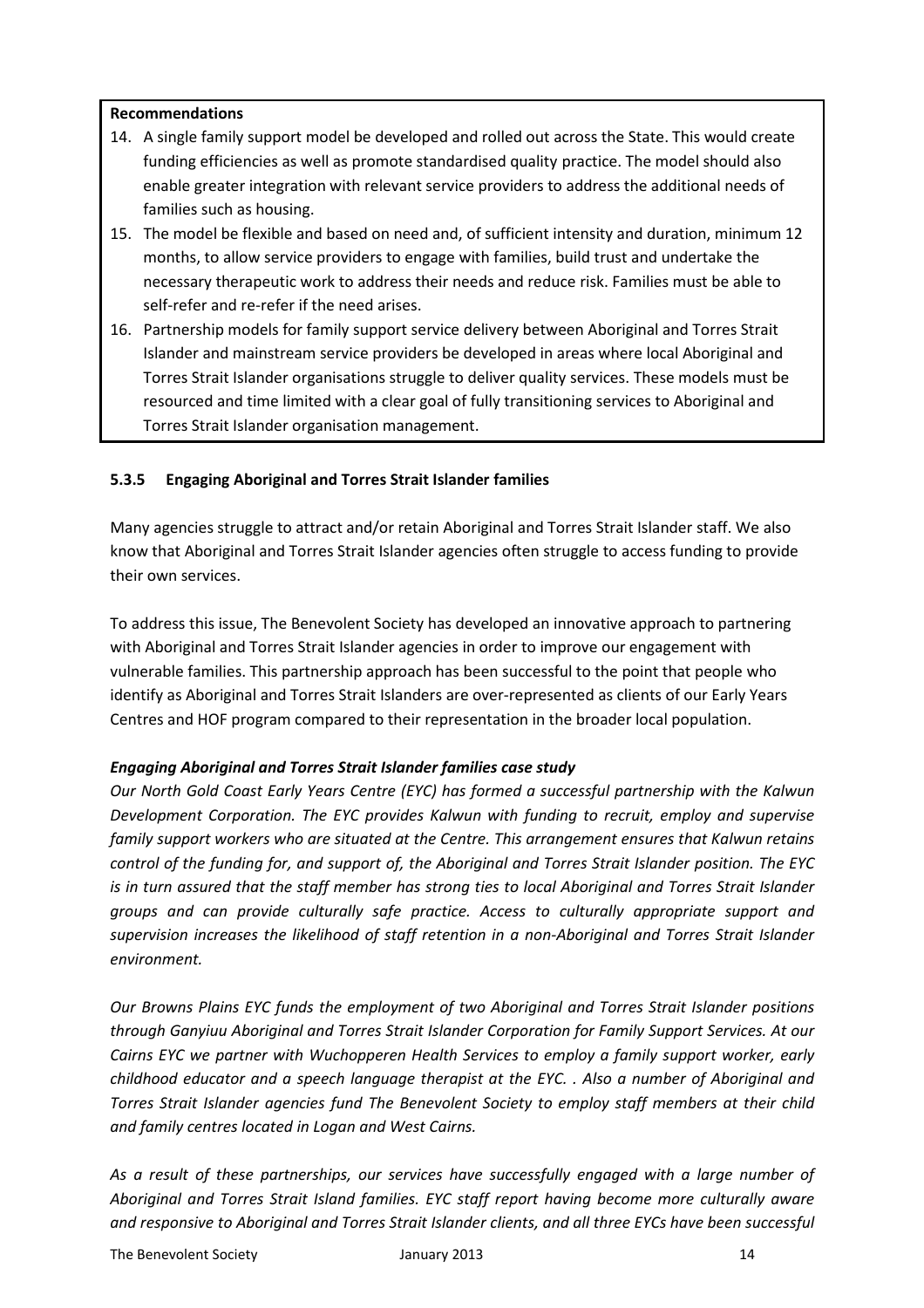in attracting Aboriginal and Torres Strait Islander staff in non-identified positions. This model has also helped the Aboriginal and Torres Strait Islander organisations improve the quality and capacity of their own services.

The Benevolent Society has an Aboriginal Recruitment and Retention Strategy as a basis for enhancing our cultural competence both as an employer and a service provider. This is linked to our Reconciliation Action Plan. We have many Aboriginal and Torres Strait Islander-specific positions across the organisation and actively encourage Aboriginal applicants to apply for all other mainstream positions.

We employ an Aboriginal and Torres Strait Islander Cultural Development Manager to provide cultural consultancy in the implementation of services and to provide support to other staff in connecting with local Aboriginal communities.

#### Recommendation

17. The Benevolent Society's Aboriginal and Torres Strait Islander partnership model be further developed with a view to replication throughout Queensland.

# **6 Out-of-home care**

# 6.1 Children entering care

Children and young people living in out-of-home care (OOHC) are one of the most disadvantaged groups in our society. Research indicates that growing up in care in Australia has negative impacts on children's educational experiences<sup>xi</sup> and their self esteem<sup>xii</sup>, and that there are higher than average levels of poor mental health, teenage pregnancy, drug and alcohol abuse, unemployment and criminal behaviour in adults who were formerly in OOHC.<sup>xiii</sup>

Children in OOHC are vulnerable, and we need to set them on a pathway to a healthy, fulfilling life with the same opportunities as other children. The Benevolent Society's vision for children in OOHC is that they are achieve to their full potential, actively participate in decisions about their lives and feel optimistic about their futures.

Children coming into care are often dealing with trauma resulting from abuse or neglect and may not have had access to the same services and support as other children. In order to address these issues and give them the same opportunities as their peers, it is essential that comprehensive assessments are undertaken of all children coming into care. They must then be given priority access to wraparound specialist support services to address their needs. Supports must be culturally appropriate and, for Aboriginal and Torres Strait Islander children and young people, include services provided though healing centres. Currently there are very few healing centres and those that do exist generally only provide services to adults.

This is echoed by the recent Protecting Victoria's Vulnerable Children Inquiry report which recommended that 'all children and young people entering out-of-home care undergo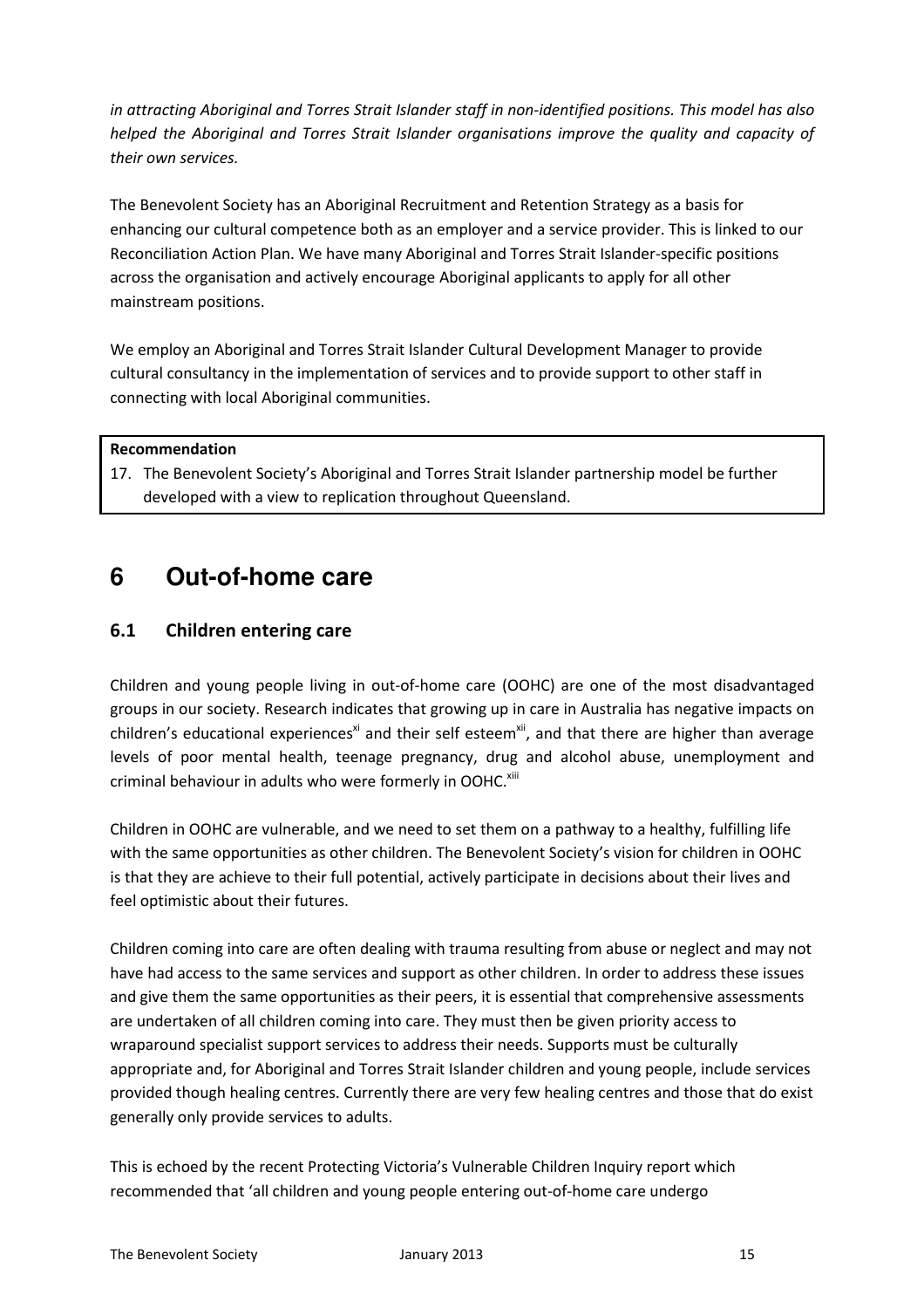comprehensive health, wellbeing and education assessments' and that 'All children in out-of-home care receive appropriate therapeutic care, education and other services'.<sup>vi</sup>

It is important that regular assessments are part of sustained case management and that intensive support is provided at critical transition points in the child's life: after entering a placement, the transition to school, to high school, when leaving school, and when leaving care.

#### Recommendations

- 18. Comprehensive assessments are undertaken of all children coming into care and at regular intervals throughout their placement.
- 19. Priority access be given to wraparound services for children and young people living in out-ofhome care to address the needs identified as part of the assessment process.
- 20. Responsibility for case management of children living in out-of-home care, once a final order has been made, be transferred to the agency providing the out-of-home care placement.
- 21. Out-of-home care models such as professional foster care  $-$  that can offer permanency, reduce the number of people intervening in the child's life and normalise the care arrangement to that of a natural family environment - be explored. The notion of 'corporate parenting' where multiple professionals are responsible for a child's life, can add unnecessary confusion and complexity, loss of critical information and delay in making key decisions. Simplifying the case management and care arrangements can lead to better outcomes for the child.

# 6.2 Stable and secrure placements

Research into attachment and early brain development has highlighted the need for children to have stable and secure placements (whether with their natural parents or in out-of-home care). Decisionmaking about permanency needs to occur relatively quickly, especially for very young children, to reduce the number of placements and promote stability.

Wherever possible, children should be placed within their own extended family or community. Kinship care, with appropriate support, can provide consistency, a sense of belonging and identity. It is especially important for Aboriginal and Torres Strait Islander children and those from ethnic minorities or where the primary language spoken at home is a language other than English.

When children are unable to be cared for by their parents or within their kinship network, other arrangements need be made to ensure permanency. The prospects for children who move from one placement to another, perhaps several times, are poor.

Children's participation in decisions that affect their long-term welfare and wellbeing is crucial. A child's willingness to join a new family and the degree to which their wishes are heard and acted upon will affect placement outcomes and the risk of disruption.

#### Recommendations

- 22. Careful consideration be given to the match between the child and their needs and the proposed carer and care environment, when deciding on the placement of a child.
- 23. Statutory casework decision making be underpinned by early and careful assessment and planning to promote permanency, from the initial point of intervention onwards.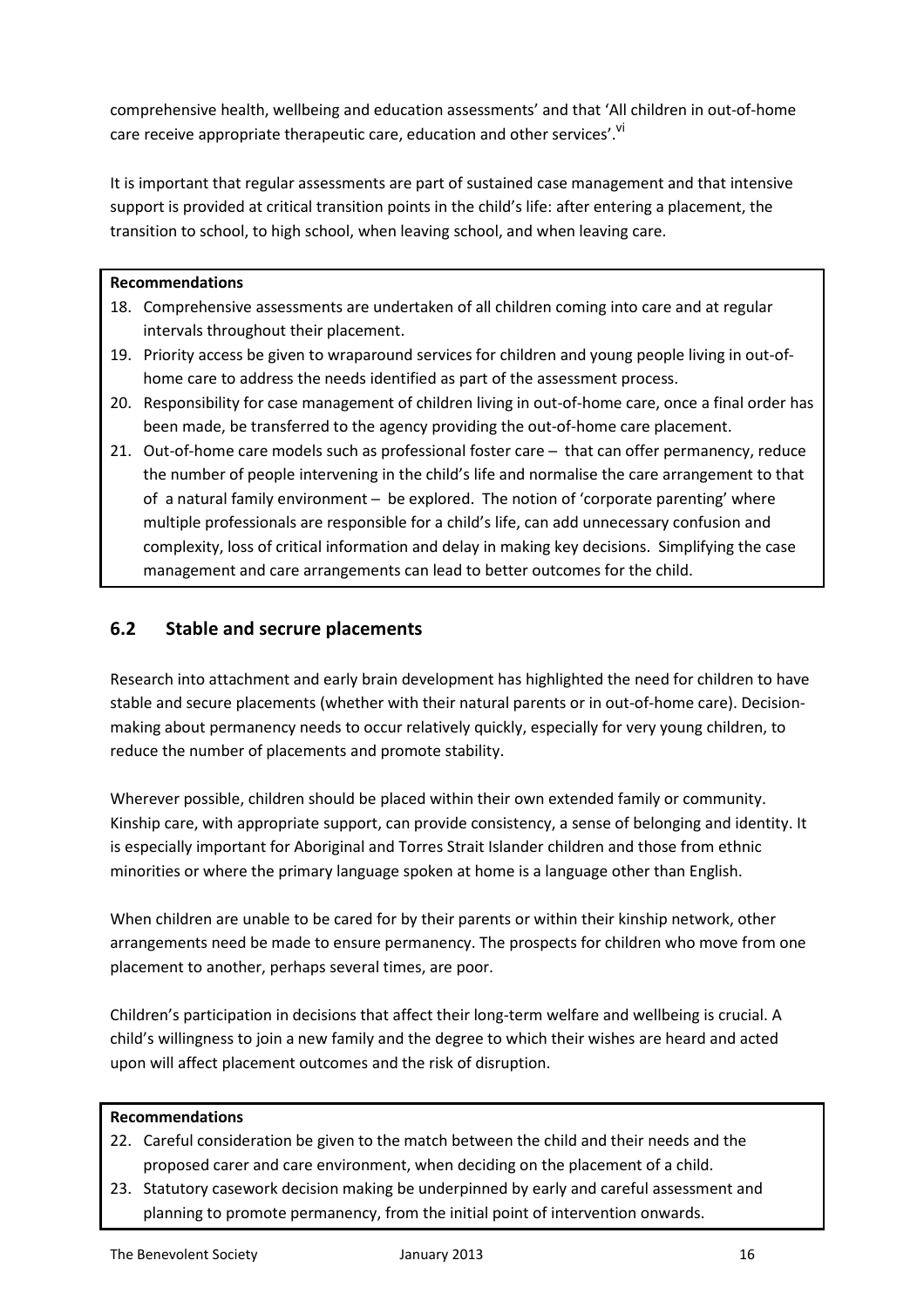# 6.2.1 Aboriginal Placement Principle

There is an alarmingly high proportion of Aboriginal and Torres Strait Islander children in OOHC and the numbers are rising. Past policies which resulted in the forced removal of children from their families have had a detrimental effect on Aboriginal and Torres Strait Islander culture and communities. The Secretariat of National Aboriginal and Islander Child Care Incorporated (SNAICC), among others, highlights the impact of the decades of state neglect and harsh intervention which have resulted in poverty and family dysfunction in Aboriginal and Torres Strait Islander communities across Australia.

There is a growing recognition within child welfare policy and practice that key decision making processes about children's futures, such as the assessment of kinship carers, need to adopt a collaborative and 'whole of family' approach where professionals and the wider family work together to identify a care plan for the child. ${}^{xiv}$ 

The Benevolent Society supports the Aboriginal Child Placement Principle which emphasises the right of Aboriginal and Torres Strait Islander children and young people to be raised in their own culture.

However, in our experience, many potential carers are prevented from becoming kinship carers because they are unable to obtain a blue card due to past minor offences or because others in the household are ineligible for similar reasons. Another potential barrier is that their homes are considered to be in a state inadequate for children.

# Recommendations

- 24. Policy and practice relevant to the placement of Aboriginal and Torres Strait Islander children and young people be revisited so that representatives of the Department, Aboriginal and Torres Strait Islander Foster and Kinship Care Services and Recognised Entities work together, with children and their family members, to identify potential kinship carers (whether full-time or shared care).<sup>xv</sup>
- 25. The requirement for prospective kinship carers to undergo 'working with children and personal history checks' be reviewed as it adversely affects recruitment of Aboriginal and Torres Strait Islander extended family members and discourages them from applying to become approved carers. xv

# 6.3 Foster care

# 6.3.1 Recruitment & training

In a climate where the demand for foster carers outstrips supply, placement matching between a child and foster carer can be difficult. There is no research evidence that unequivocally identifies the characteristics of good potential adoptive or foster parents. A wide range of people, singles and couples, have been shown to successfully parent foster children.

The Benevolent Society **Society** January 2013 17 A more efficient and systematic approach to assessing carer suitability and readiness for committed and sensitive care-giving relationships would decrease the number of placement disruptions. It is important that, as part of the recruitment process, potential carers are made aware of the complexity of child trauma and the devastating affect it can have on children. They need to be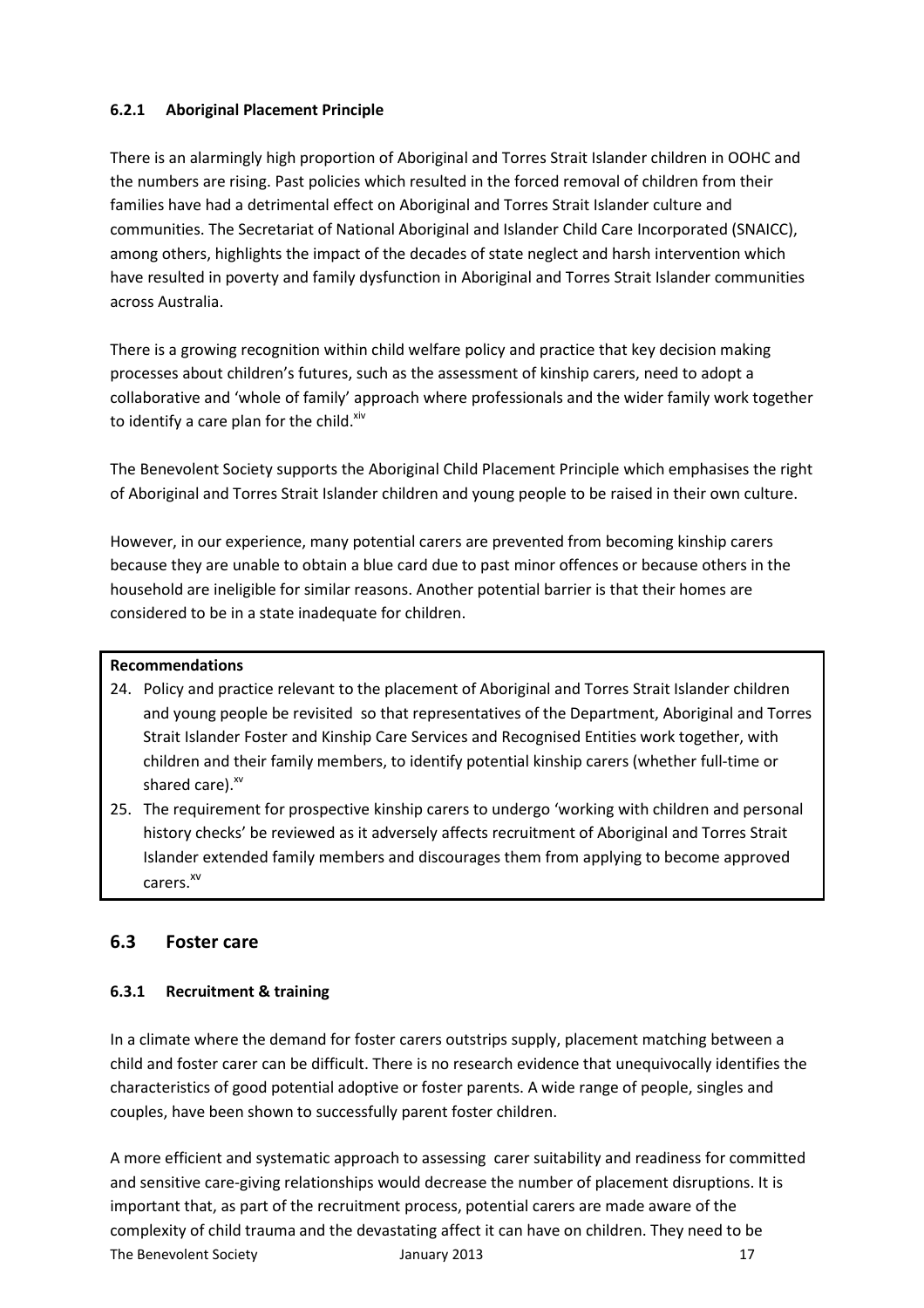realistic about the issues children in their care may be dealing with and the impact this is likely to have on their behaviour. Too often, foster carers underestimate the challenges of being a carer and the time and considerable patience needed to turns things around for these children.

There should also be a greater focus on targeting groups of potential carers that, through life experience and professional qualifications, already have an understanding of child development, children's needs and the impact of trauma. These could include teachers, social workers, nurses and psychologists.

As part of recruitment and training, it is important that carers understand their role, the importance of contact between children and their families and that they should not undermine possible reunification. Research has found that having at least one form of regular parental contact increases the likelihood of family reunification and decreases the amount of time a child remains in care.<sup>xviii</sup>

#### Recommendation

26. Foster care recruitment programs be developed to target specific professional groups that have qualifications and a background in child development, child behaviour and who understand the impact of trauma and how to manage challenging behaviours.

# 6.4 Kinship care

Kinship carers have a deep commitment to their children, but they also have complex needs and face a number of competing challenges. Research commissioned by The Benevolent Society found that many kinship carers see themselves as having had no choice but to take on the children.<sup>xvi</sup> Many are experiencing grief and trauma surrounding their family crisis at the time when the children come to live with them. However, these carers receive less support than general foster carers.<sup>XVI</sup>

There is, as yet, limited research in Australia about the needs of kinship carers and which identifies the appropriate supports and resources for them. However it is clear that the support they receive is inadequate and there is a 'hands off' approach from Governments.<sup>xvii</sup> There is often little departmental contact with kinship carers after a child has been placed with them.

Anecdotal evidence suggests that there are also many children being cared for in *informal* kinship arrangements and these carers are receiving no financial assistance or support.

#### Recommendations

- 27. The Department of Communities, Child Safety and Disability Services commission research to further develop kinship care models.
- 28. Kinship care models in Queensland be flexible, collaborative and respectful and better-funded, that is, at the same level as foster care models. These models need to focus both on improving outcomes for children, and supporting carers.

# 6.5 Residential care

As the number of children in out-of-home care, and the complexity of their needs and behaviour, continues to rise, recruiting enough suitable carers is becoming increasingly challenging as is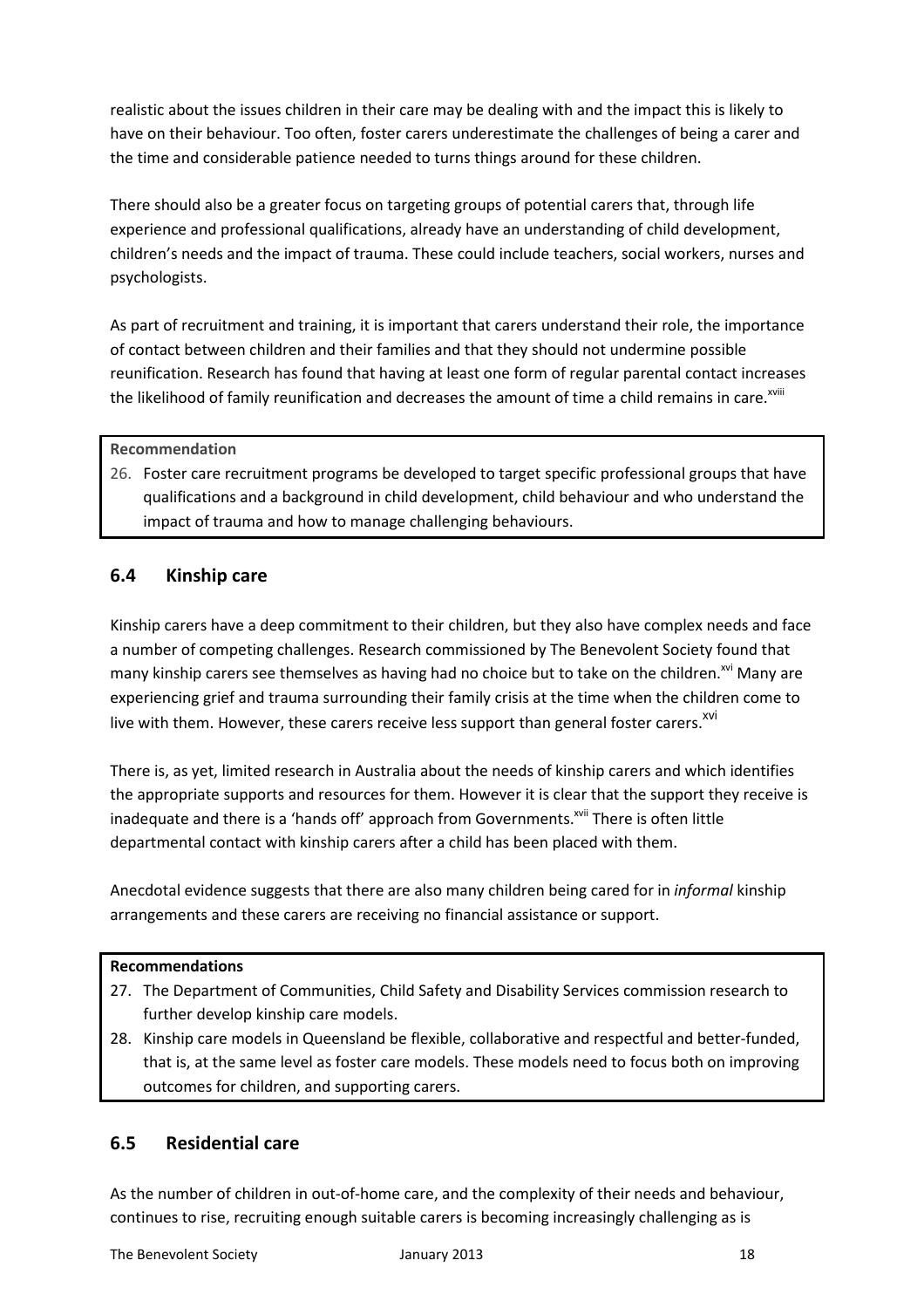providing a suitable range of affordable placements. The challenge of recruiting sufficient numbers of foster carers has been attributed to the greater participation of women in the workforce, the inadequacy of the remuneration provided to carers, the complexity of children's behaviours and needs, and attrition as existing carers age.<sup>xviii</sup>

Children need there to be a continuum of care options from kinship care, through foster care, to residential care, therapeutic care and, in very specific cases, secure care.

In relation to residential care, the negative events associated with the placement of children in institutional care in the past (cf QLD Forde Inquiry 1998) and preference for family-based foster care contributed to the scaling back of residential care facilities in the 1980s and 1990s and, consequently, an increased reliance on foster care.<sup>xix</sup>

While there has been some criticism of residential care due to past practices and the high costof service provision, for some children and young people with complex behavioural problems and high levels of placement instability and for large sibling groups, residential care may be a viable option.

Research suggests that greater effort needs to be put into establishing the optimal characteristics of care that will result in the best outcomes for children, rather than ideal placement type. xviii

It is essential, however, residential services they are properly resourced with highly skilled staff who can address the complex needs of the children. As with other forms of out-of-home care, placement stablity is crucial.

#### Recommendations

- 29. The Queensland out-of-home care system offer a full range of placement options to meet the needs of children– including kinship care, general foster care, therapeutic foster care, residential care, therapeutic residential care and secure care in extreme cases.
- 30. Policy guidelines that specify the purpose of out-of-home care placement types be introduced and that placement types be regulated in a way that ensures integrity to the model and the identified client group.<sup>xv</sup>
- 31. A costing exercise be undertaken to ascertain the level of funding required to properly operate residential care service models including therapeutic residential care and secure care. This should take account of legislated standards, workforce skill and capability requirements, location and safe working conditions. This information should then be used as a basis for the funding of residential services. <sup>xv</sup>
- 32. Minimum entry-level qualifications be developed and introduced (with an appropriate transition strategy) for residential care workers, given the extent of their responsibilities for the direct care of highly vulnerable children whose behaviours and needs can be extremely complex.<sup>xv</sup>
- 33. Aboriginal and Torres Strait Islander community-controlled and led residential care services be developed.<sup>xv</sup>
- 34. A professional carer model be introduced to provide as another option for the improved and sustained support for children and young people, with view to lowering the use of residential care.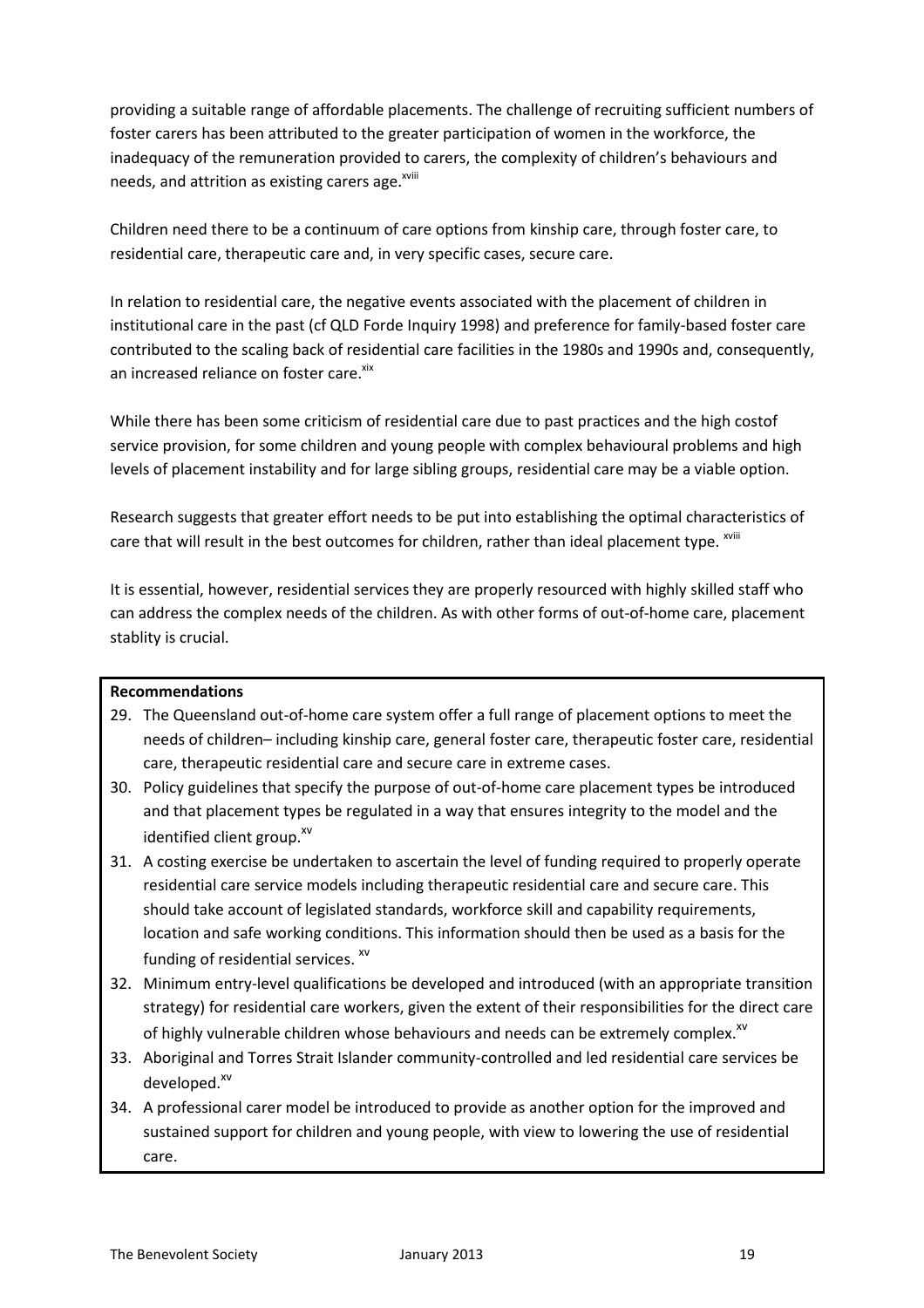# 6.6 Children leaving care

Young people leaving care, as a group, do not fare as well as other young people their age in the general population. They are less likely to have completed school and to have somewhere safe, stable and secure to live. They are more likely to rely on government income support, to be in marginal employment and to have difficulties in 'making ends meet'.<sup>xx</sup>

Despite their adverse circumstances, and the limited support available to them, young people leaving care have to cope with several major changes in their lives in a shorter period of time and at a younger age than their peers.

Optimal outcomes for young people transitioning from out-of-home care to independence are more likely to be achieved when the process is a gradual and well supported one, based on strong preparation and planning, and with access to tailored support.

Better support of childrens' transition to independence is a key priority of the National Framework for Protecting Australia's Children. In particular, Standard 13 requires each young person to have a 'transition from care plan' commencing at the age of 15 years that includes details of the support being provided to assist them to access relevant services and which is reviewed regularly. It should cover the required support, based on individual needs, in areas such as:

- **n** housing
- education and training
- employment
- **Financial security**
- social relationships and support networks
- health physical, emotional (including self esteem and identity), mental and sexual
- life (and after care) skills.

# Recommendation

35. Every young person in care has a 'transition from care plan' by age 15 and after care support be available until they reach 25.

# 7 Other

# 7.1 Workforce

The majority of families that The Benevolent Society works with experience disadvantage and have multiple and complex needs. This requires our workers to have considerable skills and expertise. In particular, they need assessment and case management skills that focus on the social environment, parenting capacity and the child's development. To do this they need a comprehensive understanding of child development, experience and confidence in working with young children and knowledge of child health. For senior staff, an additional skill set is required in the promotion of integrated service delivery including skills in relationship building, negotiation, facilitation and planning.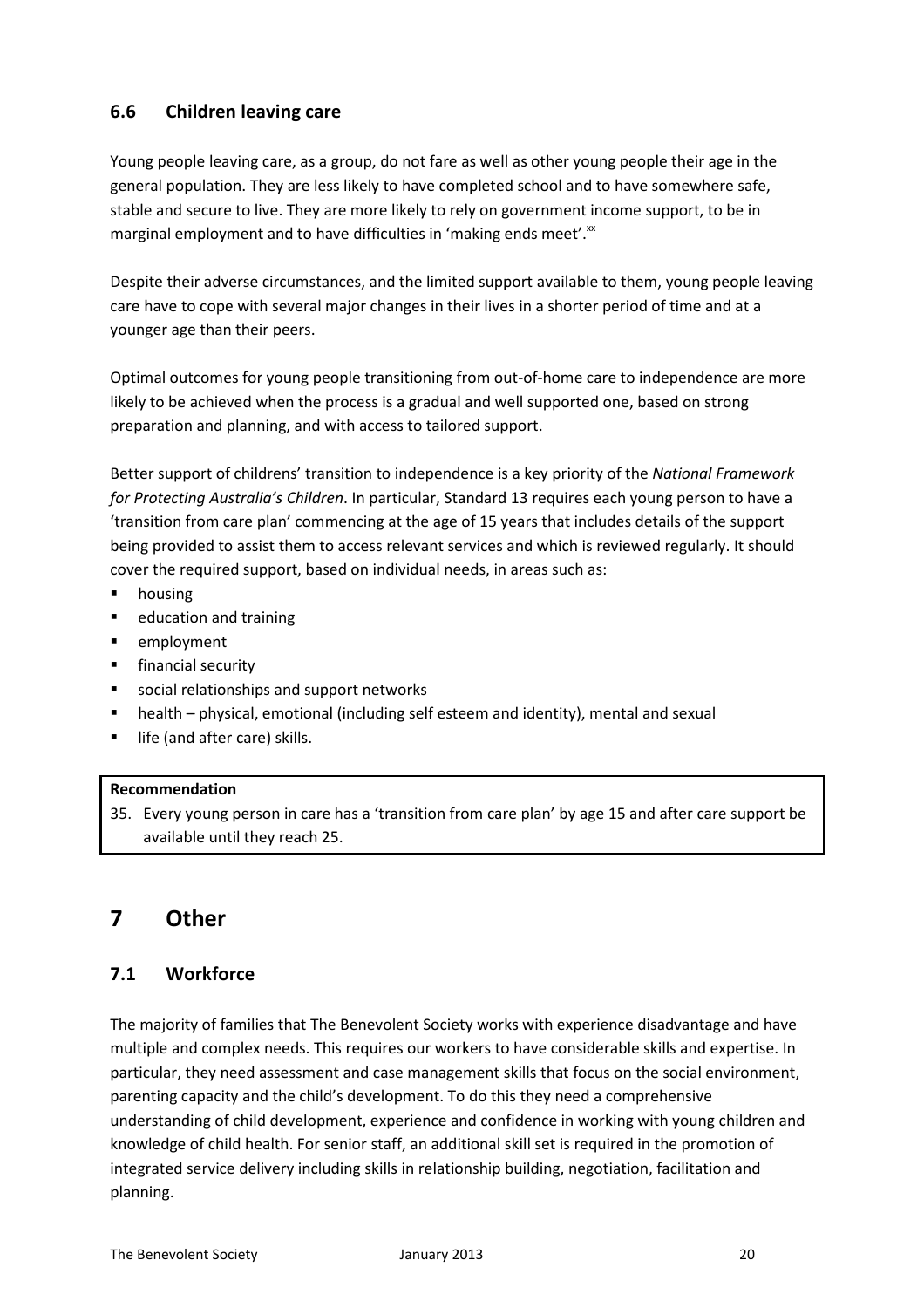The situation will be no different for other services that work with vulnerable children and families.

# 7.1.1 Recruitment & retention

Staff working in child protection and family support roles need to have a breadth of skills and experience and it is often difficult to find and attract appropriately qualified and experienced people. As mentioned earlier, The Benevolent Society strongly supports greater integration of services. However, it can be difficult to recruit staff with experience working in trans-disciplinary teams and able to work effectively in integrated service settings.

The high level of staff turnover is another major challenge and can be extremely disruptive for families and interagency collaboration.

While it is acknowledged that Queensland has led the way in addressing the pay inequity between the government and non-government sectors, relatively low wages are still a major contributor to difficulties with recruitment and retention of staff.

Across the child welfare workforce, it is imperative that salaries reflect the training and skills required to attract and retain people in the sector. There is strong evidence within the Australian context that without pay parity with other similarly qualified professions, there is little incentive for workers to stay in the profession.<sup>xxi</sup>

#### Recommendation

36. Government funding ensures that salaries in the sector reflect the qualifications and skills required to do the job.

#### 7.1.2 Training and clinical supervision

In our experience one of the ways to help tackle the high turnover of staff and to promote high quality professional practice, is to ensure that staff are well supported and receive clinical supervision from skilled and experienced supervisors.

Training and clinical supervision are also vitally important to ensure a minimum standard of quality and safety in assessment and casework. This is particularly the case given the nature of the work, the high rate of staff burnout and vicarious trauma.

Under The Benevolent Society's own clinical supervision model, we encourage and facilitate a culture of reflective practice, shared learning and support. It improves our casework practice leading, ultimately, to better outcomes for children and families.

Our observation is that statutory child protection caseworkers do not appear to have sufficient access to good quality, regular clinical supervision and that the Department of Communities, Child Safety and Disability Services has difficulty recruiting and retaining experienced staff for supervisory roles. Our staff frequently take on an informal mentoring role for new statutory child protection caseworkers, providing advice and support that appears to be lacking within the State child protection agency. Consideration should be given to secondment opportunities, such as the